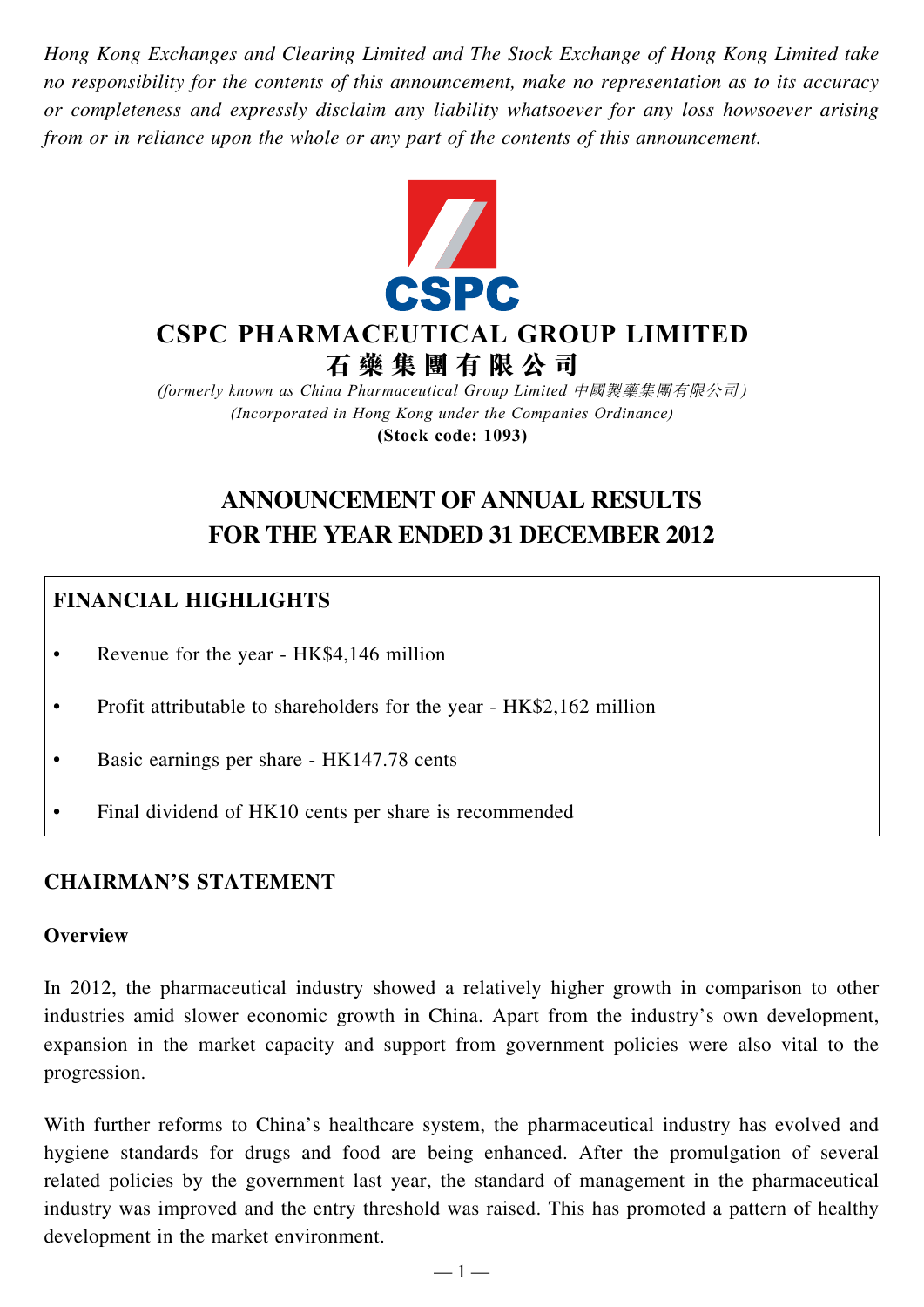In 2012, the Group has accomplished strategic transformation. While consolidating its leading advantages in the conventional business, the Group also actively explored the market of new drugs and continued the globalisation of products. The Group believes that it will continue to achieve satisfactory growth in the coming year.

### **Successful Strategic Transformation**

In 2012, the Company successfully acquired three pharmaceutical enterprises, namely CSPC Ouyi Pharmaceutical Co., Ltd. ("OYY"), CSPC NBP Pharmaceutical Co., Ltd. ("NBP") and CSPC XNW Pharmaceutical Joint Stock Co., Ltd. ("XNW") to achieve strategic transformation from a manufacturer of bulk drug products to that of innovative and branded drugs. This formed a pattern of development that focuses on innovative and branded drugs together with a diversified product range, and established a new business model of high growth, high profit and volatility resistant.

### **Active Exploration in the Innovative Drug Market**

After several years of development, the new business has established a strong marketing team for innovative drugs and a sales network covering hospitals of different classes throughout the country. Rapid growth in sales and market shares of the Group's existing innovative drugs, such as "NBP", "Oulaining" and "Xuanning" series, has been recorded since they were launched. In January 2013, "NBP" brand was honoured as a China's Well-known Trademark and "Xuanning" was awarded the State Technological Invention Award (Second Class).

In 2012, the revenue of the above three product series amounted to approximately HK\$1,291 million, representing an increase of 103% over the previous year. In the coming years, the Group will further strengthen its sales teams and explore the markets for new applications of the innovative drugs, aiming to expand the business volume of each existing or newly developed drug and establish a leading position in the industry.

#### **Continuation of Products Globalisation**

The Group has 34 production lines granted new domestic GMP accreditation in China. The Group also promoted high quality management by progressively introducing advanced management concepts from Europe and U.S.. The Group has obtained 14 CEP certificates and 27 DMF registration numbers, and owns 4 products which have passed the site inspection by the European Union or its member countries. The Group also has 9 products, including meloxicam, tramadol HCI (bulk drug and tablet) and clopidogrel hydrogen sulfate tablet, which have passed the U.S. FDA site inspection. This indicates that the standard of the Group's quality management is comparable with the advanced standards in Europe and U.S., and its products are able to gain a presence in high-end overseas markets.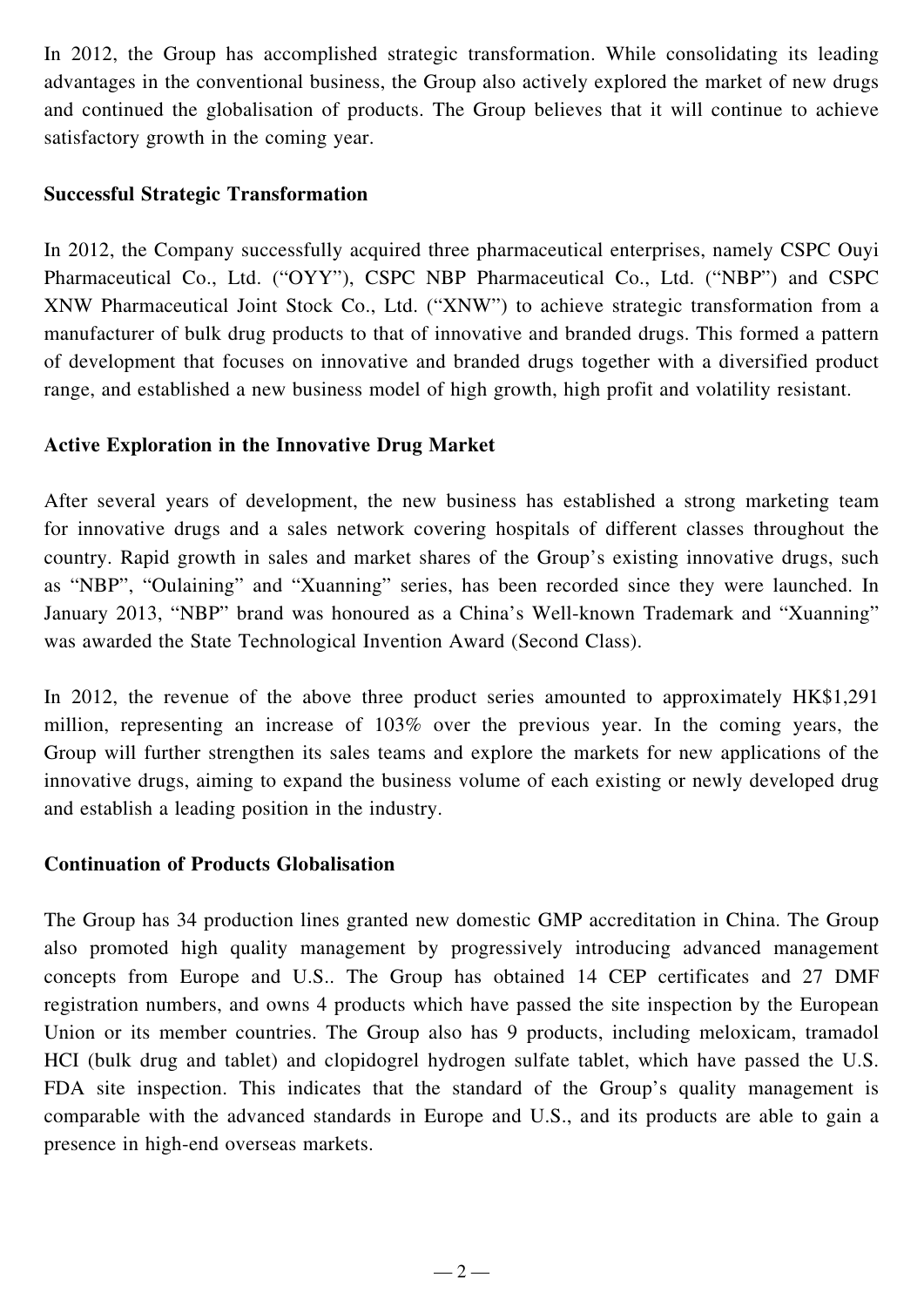### **Consolidation of Leadership in the Bulk Drug Business**

In 2012, the Group continued to consolidate its competitive advantages in the bulk drug business. Despite the fact that the major bulk drugs, such as vitamin C and penicillin, faced a number of challenges, the Group was able to maintain its leading position in the market owing to its advanced technologies and lower production costs. Our vitamin C and caffeine products rank first in the global market share, whilst our antibiotic products occupy a leading position in China. Meanwhile, the Group is also actively adjusting its businesses to tackle challenges from the overly competitive industries.

### **Prospects**

The pharmaceutical industry is at the core of the national strategic and emerging industries plan formulated by the government of China. A comprehensive layout of innovative and branded drugs is bound to be a developmental trend in the pharmaceutical industry. The Group will continue to leverage its advantages in research and development to produce products of high gross margin and high demand. With its excellent brands and strong research and development capability, the Group will develop more, newer and better drugs for society, and will also deliver more stable and better return to its shareholders in return for their support.

> **CAI Dongchen** *Chairman*

Hong Kong, 28 March 2013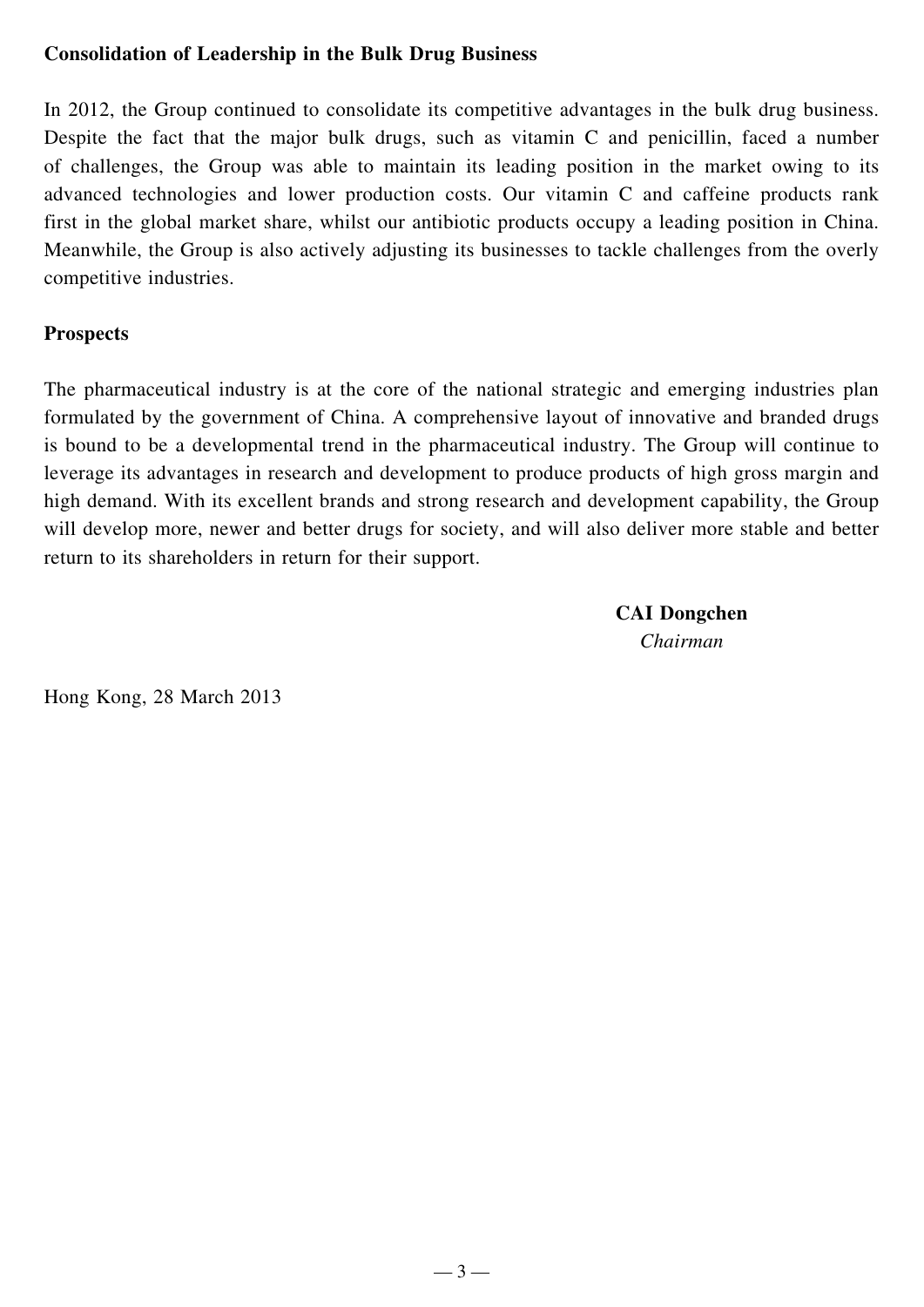#### **RESULTS**

The Board of Directors of CSPC Pharmaceutical Group Limited (the "Company") is pleased to submit the audited consolidated results of the Company and it subsidiaries (the "Group") for the year ended 31 December 2012 as follows:

### **CONSOLIDATED STATEMENT OF COMPREHENSIVE INCOME**

*For the year ended 31 December 2012*

|                                                 |                | 2012            | 2011                          |
|-------------------------------------------------|----------------|-----------------|-------------------------------|
|                                                 | <b>Notes</b>   | <b>HK\$'000</b> | <b>HK\$'000</b><br>(restated) |
| Revenue                                         | 3              | 4,146,444       | 2,407,445                     |
| Cost of sales                                   |                | (2,341,104)     | (1,370,535)                   |
| Gross profit                                    |                | 1,805,340       | 1,036,910                     |
| Other income                                    |                | 38,693          | 28,010                        |
| Selling and distribution expenses               |                | (757, 297)      | (452, 844)                    |
| Administrative expenses                         |                | (235,363)       | (138, 325)                    |
| Other expenses                                  |                | (87,797)        | (31, 140)                     |
| Operating profit                                |                | 763,576         | 442,611                       |
| Finance costs                                   |                | (60,090)        | (21,705)                      |
| Recognition of fair values of financial         |                |                 |                               |
| guarantee contracts issued                      |                | (5,130)         | (17,676)                      |
| Amortisation of financial guarantee liabilities |                | 18,485          | 14,908                        |
| Changes in fair value of convertible bonds      |                | (222, 739)      |                               |
| Gain on bargain purchase                        |                | 1,810,702       |                               |
| Share of result of a jointly controlled entity  |                | (3,981)         |                               |
| Profit before tax                               | $\overline{4}$ | 2,300,823       | 418,138                       |
| Income tax expense                              | 5              | (131, 975)      | (60, 964)                     |
| Profit for the year                             |                | 2,168,848       | 357,174                       |
| Other comprehensive income, net of income tax:  |                |                 |                               |
| Exchange differences arising on                 |                |                 |                               |
| translation to presentation currency            |                | 34,564          | 40,184                        |
| Total comprehensive income for the year         |                | 2,203,412       | 397,358                       |
|                                                 |                |                 |                               |

 $-4-$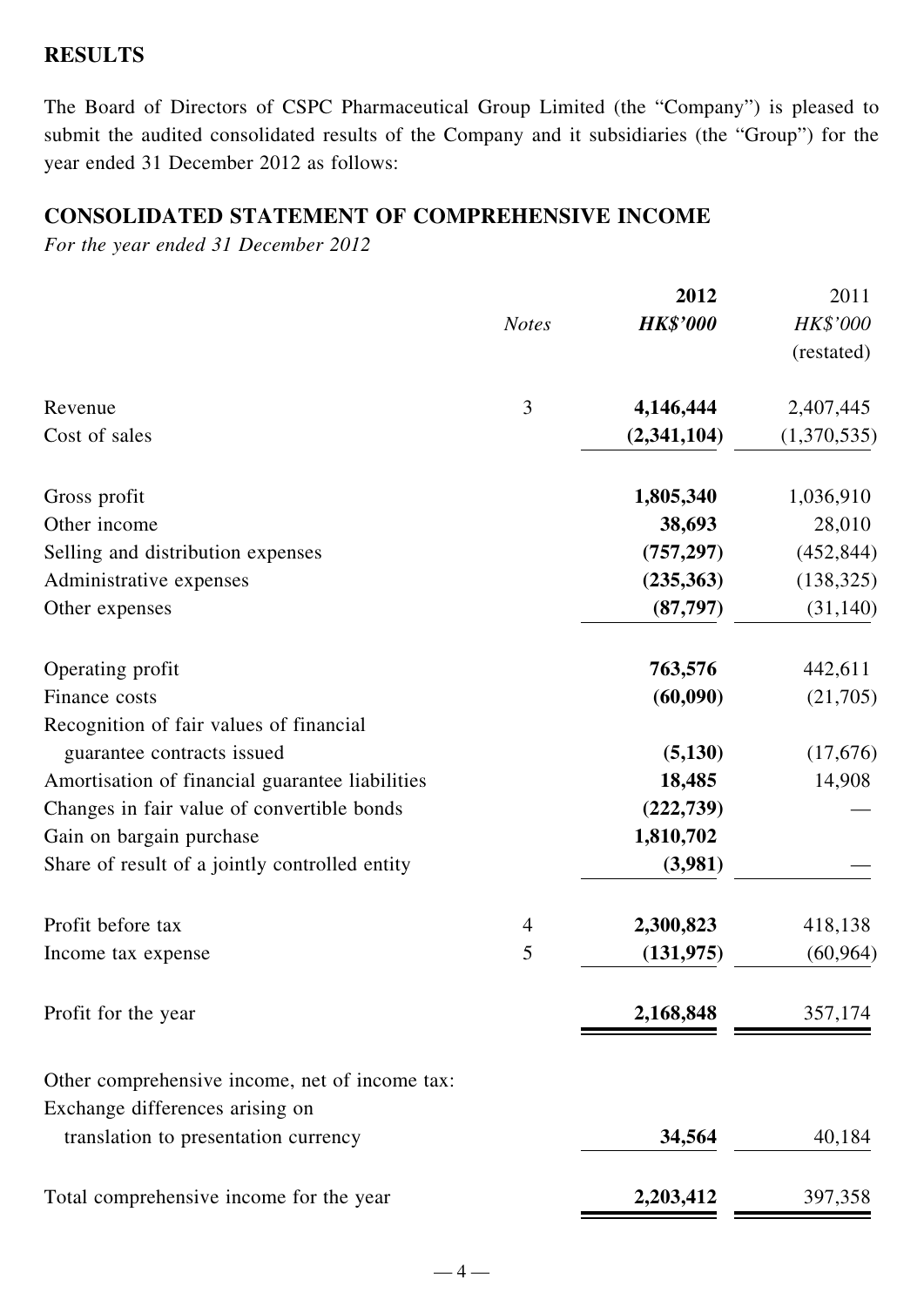|                                             |                | 2012            | 2011       |
|---------------------------------------------|----------------|-----------------|------------|
|                                             | <b>Notes</b>   | <b>HK\$'000</b> | HK\$'000   |
|                                             |                |                 | (restated) |
| Profit for the year attributable to:        |                |                 |            |
| Owners of the Company                       |                | 2,162,235       | 355,411    |
| Non-controlling interests                   |                | 6,613           | 1,763      |
|                                             |                | 2,168,848       | 357,174    |
| Total comprehensive income attributable to: |                |                 |            |
| Owners of the Company                       |                | 2,194,755       | 395,077    |
| Non-controlling interests                   |                | 8,657           | 2,281      |
|                                             |                | 2,203,412       | 397,358    |
|                                             |                | <b>HK</b> cents | HK cents   |
| Earnings per share                          |                |                 |            |
| <b>Basic</b>                                | $\overline{7}$ | 147.78          | 29.73      |
| Diluted                                     | 7              | 52.04           | 8.24       |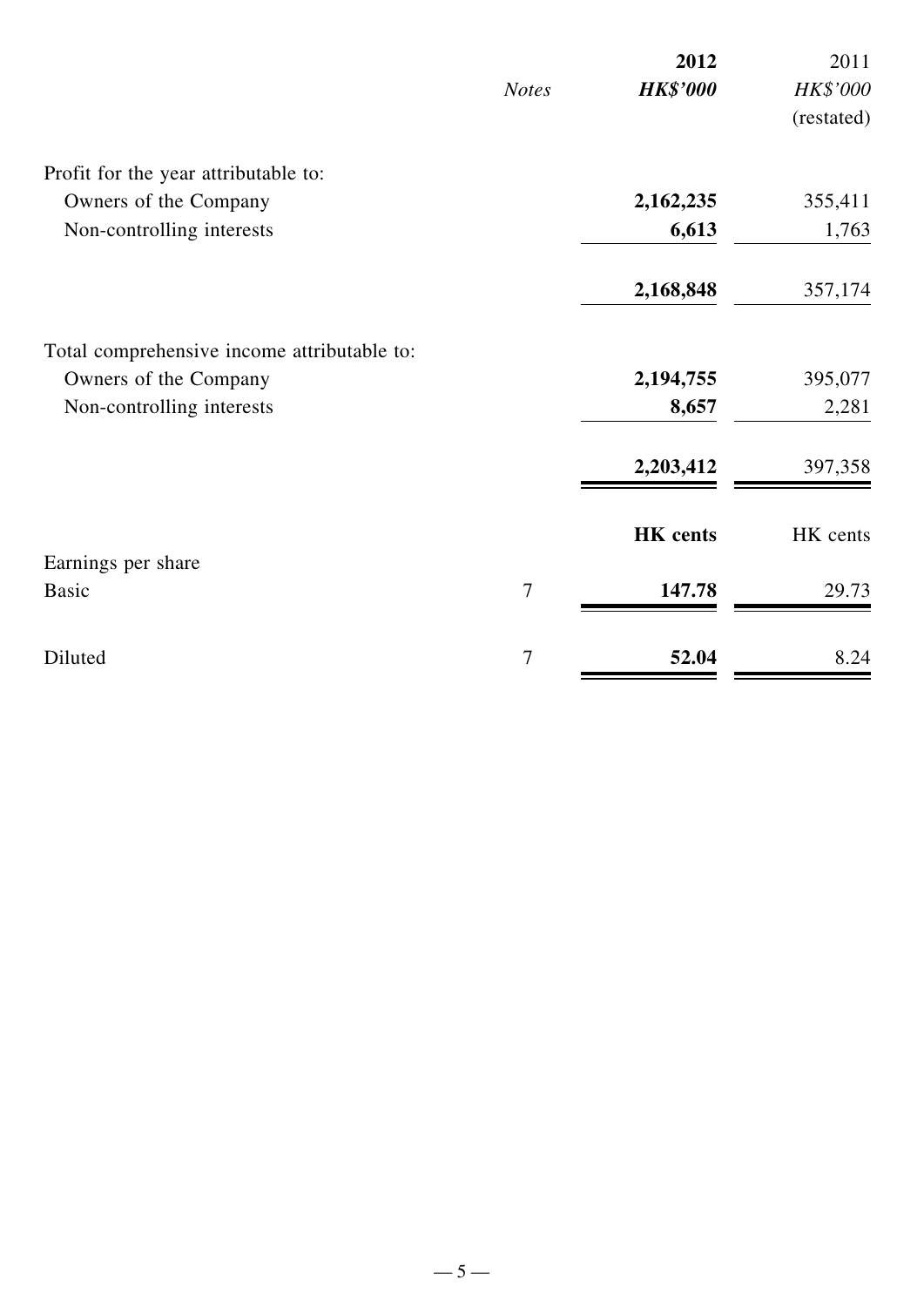## **CONSOLIDATED STATEMENT OF FINANCIAL POSITION**

*At 31 December 2012*

|                                                     |              | 31.12.2012      | 31.12.2011 | 1.1.2011   |
|-----------------------------------------------------|--------------|-----------------|------------|------------|
|                                                     | <b>Notes</b> | <b>HK\$'000</b> | HK\$'000   | HK\$'000   |
|                                                     |              |                 | (restated) | (restated) |
| <b>Non-current assets</b>                           |              |                 |            |            |
| Property, plant and equipment                       |              | 6,134,372       | 909,376    | 608,094    |
| Prepaid lease payments                              |              | 536,340         | 129,221    | 69,134     |
| Goodwill                                            |              | 102,716         | 101,448    | 96,674     |
| Other intangible assets                             |              | 23,146          | 5,988      | 4,679      |
| Deposit for acquisition of prepaid<br>lease payment |              |                 |            | 29,412     |
| Interest in a jointly controlled entity             |              | 32,420          |            |            |
| Available-for-sale investments                      |              | 1,705           |            |            |
| Deferred tax assets                                 |              | 58,160          | 1,493      | 5,708      |
|                                                     |              |                 |            |            |
|                                                     |              | 6,888,859       | 1,147,526  | 813,701    |
| <b>Current assets</b>                               |              |                 |            |            |
| Inventories                                         |              | 2,022,406       | 304,490    | 218,821    |
| Trade and other receivables                         | 8            | 2,373,229       | 450,510    | 358,218    |
| <b>Bills</b> receivables                            | 9            | 738,490         | 112,558    | 83,057     |
| Trade receivables due from                          |              |                 |            |            |
| related companies                                   |              | 88,417          | 43,411     | 14,469     |
| Amounts due from related companies                  |              | 14,388          | 31,534     | 23,566     |
| Amount due from a jointly                           |              |                 |            |            |
| controlled entity                                   |              | 63,919          |            |            |
| Prepaid lease payments                              |              | 14,750          | 3,431      | 2,104      |
| Tax recoverable                                     |              | 16,674          | 219        | 5          |
| Held for trading investments                        |              | 527             | 490        | 573        |
| Derivative financial instruments                    |              | 623             |            |            |
| Restricted bank deposits                            |              | 26,452          | 4,322      | 70,820     |
| Bank balances and cash                              |              | 1,449,977       | 310,423    | 172,895    |
|                                                     |              |                 |            |            |
|                                                     |              | 6,809,852       | 1,261,388  | 944,528    |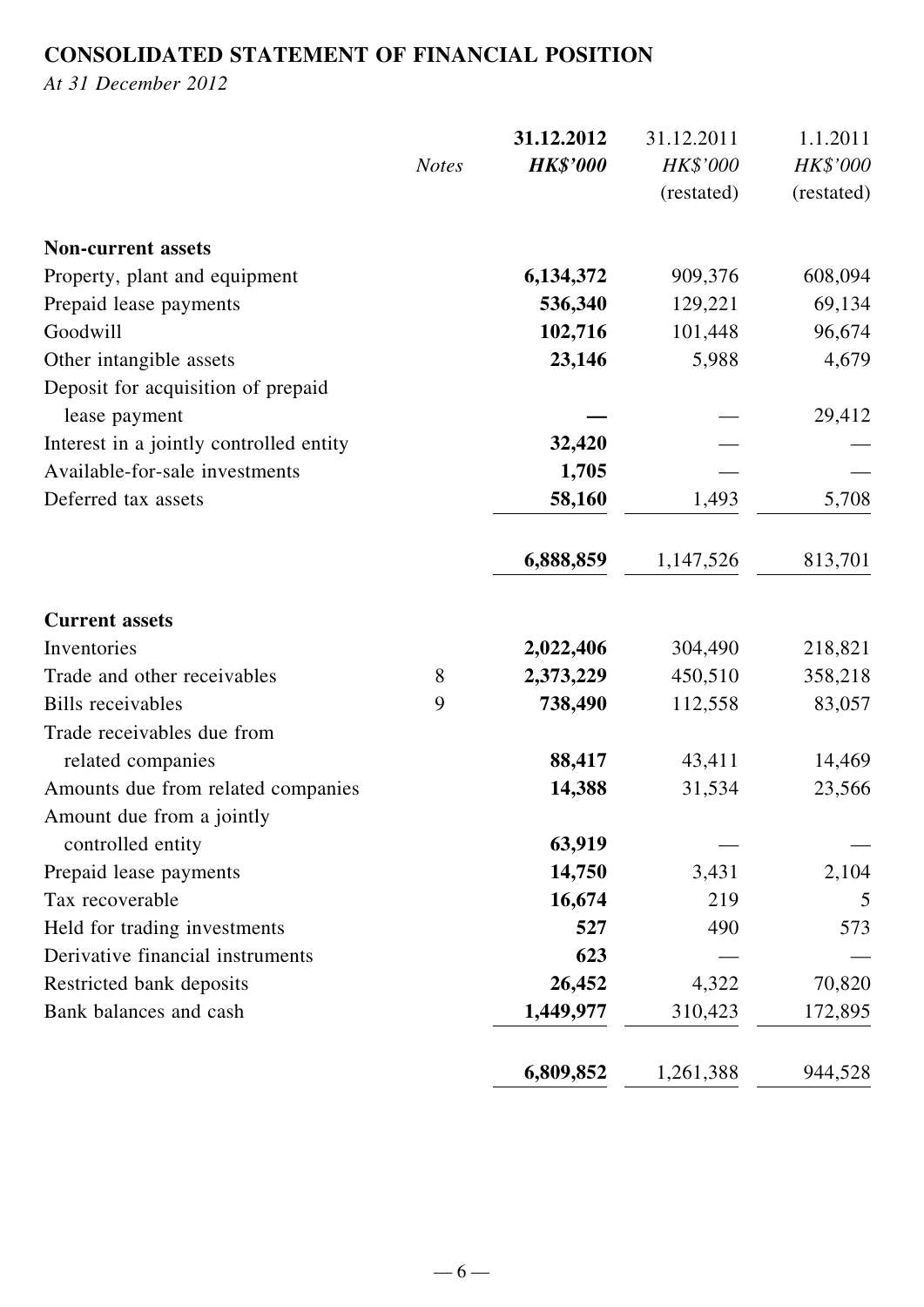|                                              |              | 31.12.2012      | 31.12.2011 | 1.1.2011   |
|----------------------------------------------|--------------|-----------------|------------|------------|
|                                              | <b>Notes</b> | <b>HK\$'000</b> | HK\$'000   | HK\$'000   |
|                                              |              |                 | (restated) | (restated) |
| <b>Current liabilities</b>                   |              |                 |            |            |
| Trade and other payables                     | 10           | 2,718,093       | 538,908    | 389,133    |
| Bills payables                               | 11           | 730,326         | 13,951     | 54,921     |
| Trade payables due to                        |              |                 |            |            |
| related companies                            |              | 544             | 41,384     | 23,463     |
| Trade payables due to                        |              |                 |            |            |
| a jointly controlled entity                  |              | 5,360           |            |            |
| Amounts due to related companies             |              | 722,794         | 475,406    | 384,180    |
| Tax liabilities                              |              | 39,345          | 12,144     | 3,455      |
| Financial guarantee contracts                |              |                 | 13,355     | 10,587     |
| Provision for litigation                     |              | 206,700         |            |            |
| Unsecured bank loans                         |              | 1,816,883       | 283,951    | 152,941    |
|                                              |              | 6,240,045       | 1,379,099  | 1,018,680  |
| Net current assets (liabilities)             |              | 569,807         | (117,711)  | (74, 152)  |
| <b>Total assets less current liabilities</b> |              | 7,458,666       | 1,029,815  | 739,549    |
| <b>Non-current liabilities</b>               |              |                 |            |            |
| Deferred tax liabilities                     |              | 47,307          |            |            |
| Unsecured bank loans                         |              | 499,345         | 61,728     | 58,824     |
| Government grants                            |              | 39,646          | 7,135      | 7,493      |
| Amount due to a related company              |              | 108,623         |            |            |
|                                              |              | 694,921         | 68,863     | 66,317     |
| <b>Net assets</b>                            |              | 6,763,745       | 960,952    | 673,232    |
|                                              |              |                 |            |            |
| <b>Capital and reserves</b>                  |              |                 |            |            |
| Share capital                                |              | 272,542         | 152,977    | 153,496    |
| Reserves                                     |              | 6,314,218       | 796,402    | 509,797    |
| Equity attributable to owners                |              |                 |            |            |
| of the Company                               |              | 6,586,760       | 949,379    | 663,293    |
| Non-controlling interests                    |              | 176,985         | 11,573     | 9,939      |
| <b>Total equity</b>                          |              | 6,763,745       | 960,952    | 673,232    |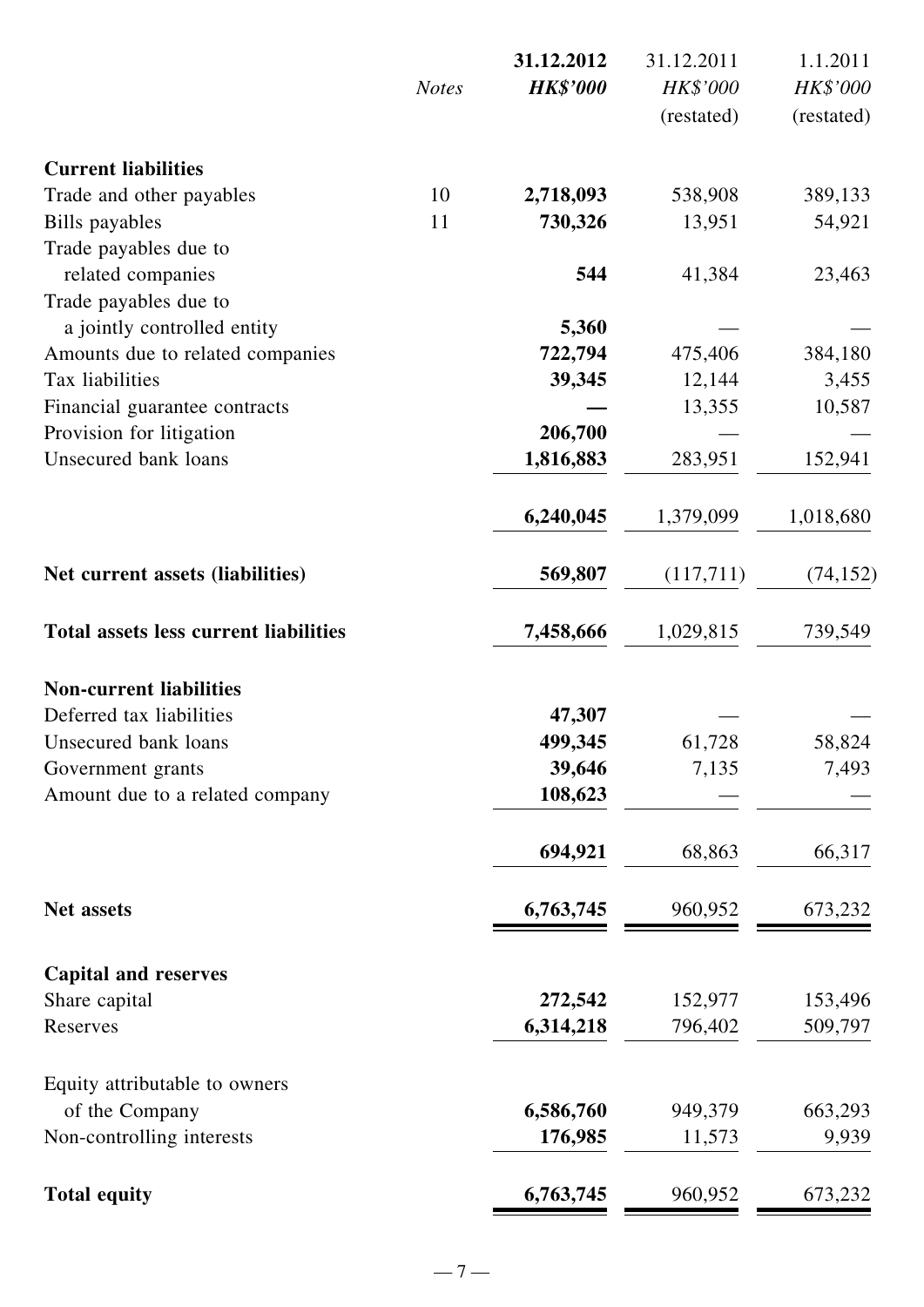#### **NOTES**

### **1. Basis of Preparation of Consolidated Financial Statements**

On 17 June 2012, the Company entered into a sale and purchase agreement with Joyful Horizon Limited (the "Seller"), a company wholly owned by Massive Top Limited. Pursuant to the sale and purchase agreement, the Company conditionally agreed to acquire, and the Seller conditionally agreed to sell, 100% of the total issued share capital of Robust Sun Holdings Limited ("Robust Sun"), for a maximum consideration of HK\$8,980,000,000 (the "Acquisition"). The consideration consisted of (i) HK\$2,271,744,570.30 by way of allotment and issue of 1,195,655,037 new shares at an issue price of HK\$1.9 per share and (ii) HK\$6,708,255,429.70 by way of issue of convertible bonds ("Convertible Bonds").

Robust Sun and its subsidiaries (the "Robust Sun Group") is principally engaged in the manufacture and sale of pharmaceutical products.

Upon completion of the Acquisition on 29 October 2012, the Seller received shares representing 43.87% of the enlarged share capital of the Company and Convertible Bonds of the Company which will result in the Seller holding a total of 73.83% (assuming issuance of maximum number of conversion shares) of the enlarged issued share capital of the Company. Further, the Robust Sun Group's relative size (measured in terms of profit of the Robust Sun Group and the Company and its subsidiaries immediately prior to the Acquisition (the "CPG Group") for the year ended 31 December 2011 and valuation of the two groups) is significantly greater than those of the CPG Group immediately prior to the Acquisition. Under Hong Kong Financial Reporting Standard ("HKFRS") 3, "Business Combinations", the Acquisition is accounted for as a reverse acquisition. For accounting purpose, the Robust Sun Group is the accounting acquirer and the Company and its subsidiaries (the accounting acquiree) are deemed to have been acquired by the Robust Sun Group.

The consolidated financial statements have been prepared as a continuation of the Robust Sun Group. Comparative information presented in the consolidated financial statements in respect of the year ended 31 December 2011 have been restated to present those of the Robust Sun Group rather than those of the CPG Group.

In applying the purchase method of accounting to effect a "reverse acquisition", a bargain purchase gain of approximately HK\$1,810,702,000 arose on the Acquisition of the CPG Group, which is measured as the excess of the fair value of the identifiable assets, liabilities and contingent liabilities of the CPG Group over deemed cost of the business combination ("deemed consideration") as of the acquisition date.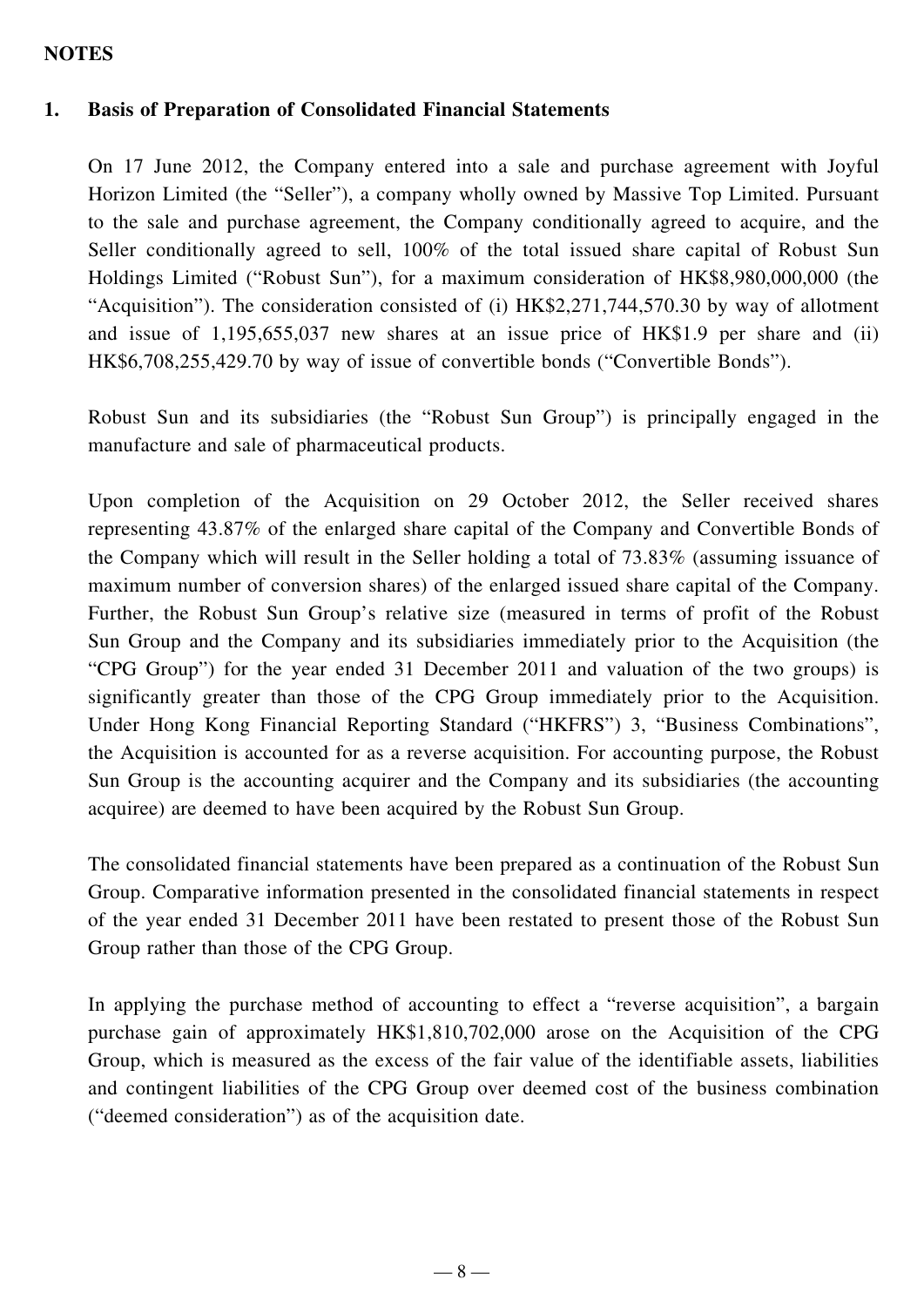### **2. Application of Hong Kong Financial Reporting Standards ("HKFRSs")**

In the current year, the Group has applied the following amendments to HKFRSs issued by the Hong Kong Institute of Certified Public Accountants ("HKICPA").

| Amendments to HKAS 12 | Deferred Tax: Recovery of Underlying Asset; and |
|-----------------------|-------------------------------------------------|
| Amendments to HKFRS 7 | Financial Instruments: Disclosures –            |
|                       | Transfers of Financial Assets.                  |

The application of the amendments to HKFRSs in the current year has had no material impact on the Group's financial performance and position for the current and prior years and/ or on the disclosures set out in these consolidated financial statements.

#### *New and revised HKFRSs issued but not yet effective*

The Group has not early applied the following new and revised HKFRSs that have been issued but are not yet effective:

| Amendments to HKFRSs         | Annual Improvements to HKFRSs 2009 – 2011 Cycle <sup>1</sup> ,     |
|------------------------------|--------------------------------------------------------------------|
| Amendments to HKFRS 7        | Disclosures – Offsetting Financial Assets and                      |
|                              | Financial Liabilities <sup>1</sup>                                 |
| Amendments to HKFRS 9        | Mandatory Effective Date of HKFRS 9 and                            |
| and HKFRS 7                  | Transition Disclosures <sup>3</sup>                                |
| Amendments to HKFRS 10,      | <b>Consolidated Financial Statements, Joint Arrangements</b>       |
| HKFRS 11 and HKFRS 12        | and Disclosure of Interests in Other Entities:                     |
|                              | Transition Guidance <sup>1</sup>                                   |
| Amendments to HKFRS 10,      | Investment Entities <sup>2</sup>                                   |
| HKFRS 12 and HKAS 27         |                                                                    |
| HKFRS 9                      | Financial Instruments <sup>3</sup>                                 |
| HKFRS 10                     | Consolidated Financial Statements <sup>1</sup>                     |
| HKFRS 11                     | Joint Arrangements <sup>1</sup>                                    |
| HKFRS 12                     | Disclosure of Interests in Other Entities <sup>1</sup>             |
| HKFRS 13                     | Fair Value Measurement <sup>1</sup>                                |
| HKAS 19 (as revised in 2011) | Employee Benefits <sup>1</sup>                                     |
| HKAS 27 (as revised in 2011) | Separate Financial Statements <sup>1</sup>                         |
| HKAS 28 (as revised in 2011) | Investments in Associates and Joint Ventures <sup>1</sup>          |
| Amendments to HKAS 1         | Presentation of Items of Other Comprehensive Income <sup>4</sup>   |
| Amendments to HKAS 32        | Offsetting Financial Assets and Financial Liabilities <sup>2</sup> |
| $HK(IFRIC) - Int 20$         | Stripping Costs in the Production Phase                            |
|                              | of a Surface Mine <sup>1</sup>                                     |

- <sup>1</sup> Effective for annual periods beginning on or after 1 January 2013.
- <sup>2</sup> Effective for annual periods beginning on or after 1 January 2014.
- <sup>3</sup> Effective for annual periods beginning on or after 1 January 2015.
- <sup>4</sup> Effective for annual periods beginning on or after 1 July 2012.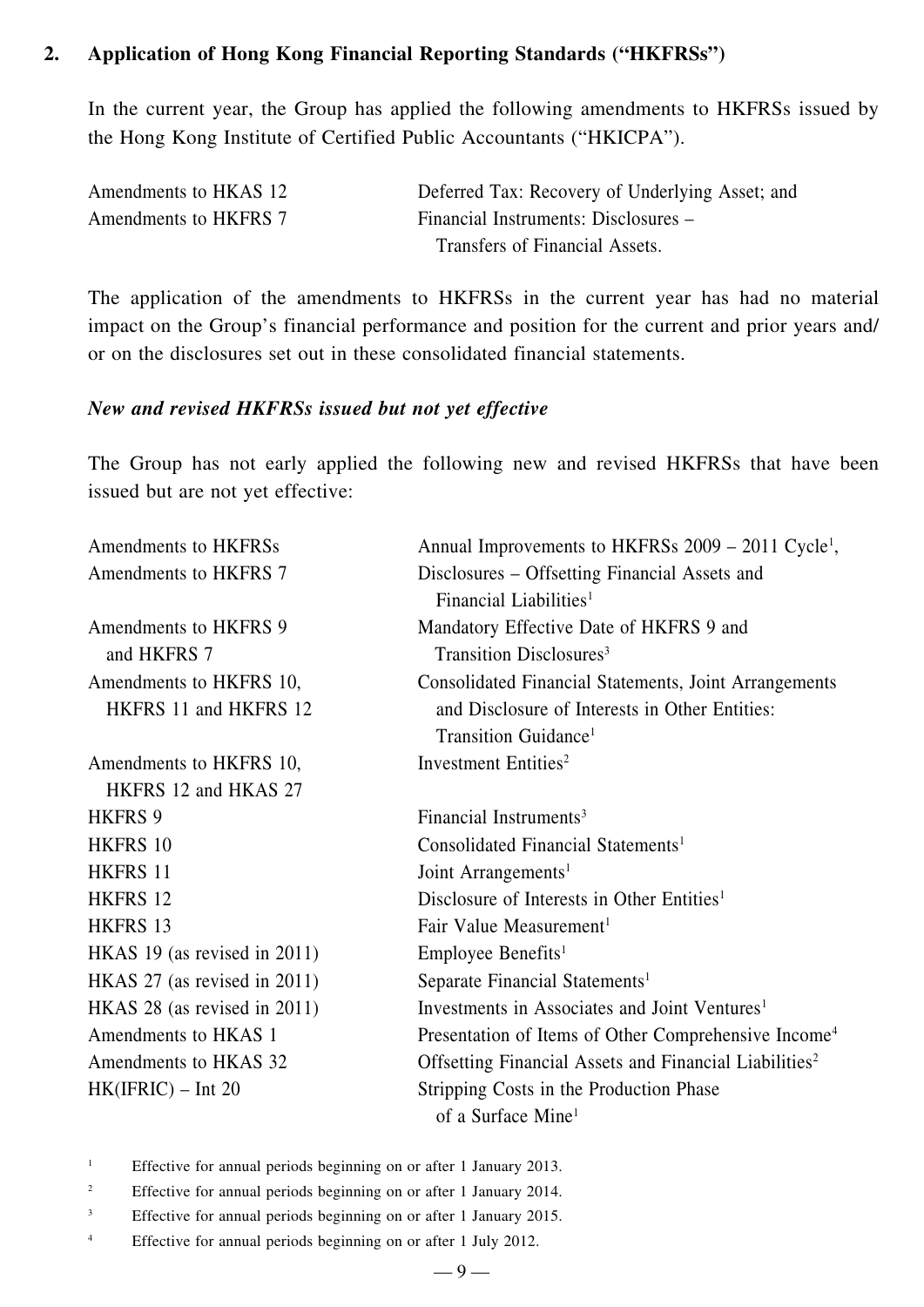### *HKFRS 9 Financial Instruments*

HKFRS 9 issued in 2009 introduces new requirements for the classification and measurement of financial assets. HKFRS 9 amended in 2010 includes the requirements for the classification and measurement of financial liabilities and for derecognition.

Key requirements of HKFRS 9 are described as follows:

- All recognised financial assets that are within the scope of HKAS 39 *Financial Instruments: Recognition and Measurement* are subsequently measured at amortised cost or fair value. Specifically, debt investments that are held within a business model whose objective is to collect the contractual cash flows, and that have contractual cash flows that are solely payments of principal and interest on the principal outstanding are generally measured at amortised cost at the end of subsequent accounting periods. All other debt investments and equity investments are measured at their fair values at the end of subsequent reporting periods. In addition, under HKFRS 9, entities may make an irrevocable election to present subsequent changes in the fair value of an equity investment (that is not held for trading) in other comprehensive income, with only dividend income generally recognised in profit or loss.
- With regard to the measurement of financial liabilities designated as at fair value through profit or loss, HKFRS 9 requires that the amount of change in the fair value of the financial liability that is attributable to changes in the credit risk of that liability is presented in other comprehensive income, unless the recognition of the effects of changes in the liability's credit risk in other comprehensive income would create or enlarge an accounting mismatch in profit or loss. Changes in fair value of financial liabilities attributable to changes in the financial liabilities' credit risk are not subsequently reclassified to profit or loss. Under HKAS 39, the entire amount of the change in the fair value of the financial liability designated as fair value through profit or loss was presented in profit or loss.

HKFRS 9 is effective for annual periods beginning on or after 1 January 2015, with earlier application permitted.

Based on the Group's financial assets and financial liabilities as at 31 December 2012, the application of HKFRS 9 will affect the measurement and classification of the Group's available-for-sale investments, but is not likely to affect the Group's other financial assets and financial liabilities. It is not practicable to provide a reasonable estimate of the effect until a detailed review has been completed.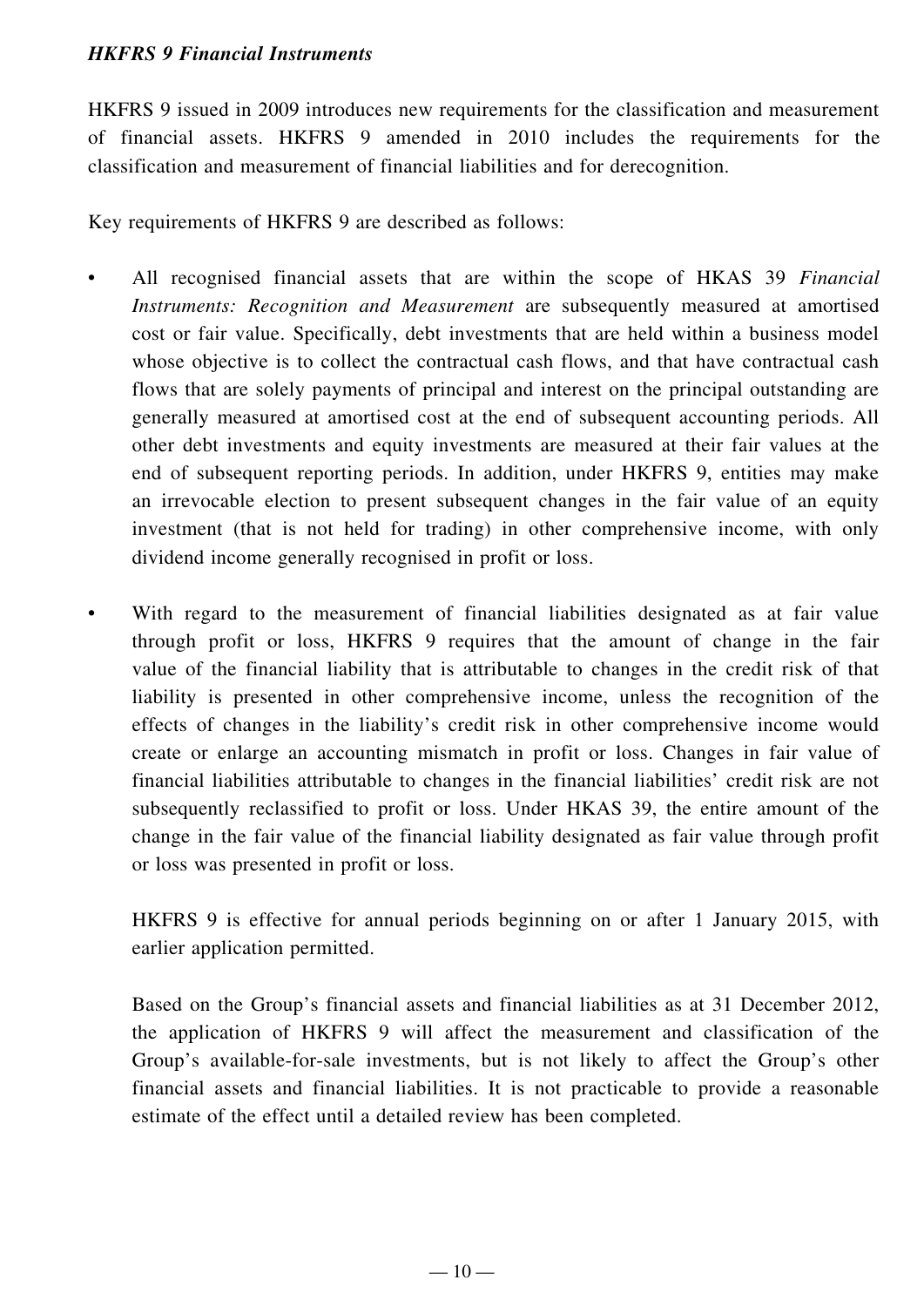#### *New and revised standards on consolidation, joint arrangements, associates and disclosures*

In June 2011, a package of five standards on consolidation, joint arrangements, associates and disclosures was issued, including HKFRS 10, HKFRS 11, HKFRS 12, HKAS 27 (as revised in 2011) and HKAS 28 (as revised in 2011).

Key requirements of these five standards are described below.

HKFRS 10 replaces the parts of HKAS 27 *Consolidated and Separate Financial Statements*  that deal with consolidated financial statements. HK (SIC)-Int 12 *Consolidation - Special Purpose Entities* will be withdrawn upon the effective date of HKFRS 10. Under HKFRS 10, there is only one basis for consolidation, that is, control. In addition, HKFRS 10 includes a new definition of control that contains three elements: (a) power over an investee, (b) exposure, or rights, to variable returns from its involvement with the investee, and (c) the ability to use its power over the investee to affect the amount of the investor's returns. Extensive guidance has been added in HKFRS 10 to deal with complex scenarios.

HKFRS 11 replaces HKAS 31 *Interests in Joint Ventures*. HKFRS 11 deals with how a joint arrangement of which two or more parties have joint control should be classified. HK (SIC) - Int 13 *Jointly Controlled Entities - Non-monetary Contributions by Venturers* will be withdrawn upon the effective date of HKFRS 11. Under HKFRS 11, joint arrangements are classified as joint operations or joint ventures, depending on the rights and obligations of the parties to the arrangements. In contrast, under HKAS 31, there are three types of joint arrangements: jointly controlled entities, jointly controlled assets and jointly controlled operations. In addition, joint ventures under HKFRS 11 are required to be accounted for using the equity method of accounting, whereas jointly controlled entities under HKAS 31 can be accounted for using the equity method of accounting or proportionate consolidation.

HKFRS 12 is a disclosure standard and is applicable to entities that have interests in subsidiaries, joint arrangements, associates and/or unconsolidated structured entities. In general, the disclosure requirements in HKFRS 12 are more extensive than those in the current standards.

In July 2012, the amendments to HKFRS 10, HKFRS 11 and HKFRS 12 were issued to clarify certain transitional guidance on the application of these five HKFRSs for the first time.

These five standards, together with the amendments relating to the transitional guidance, are effective for annual periods beginning on or after 1 January 2013 with earlier application permitted provided that all of these standards are applied at the same time.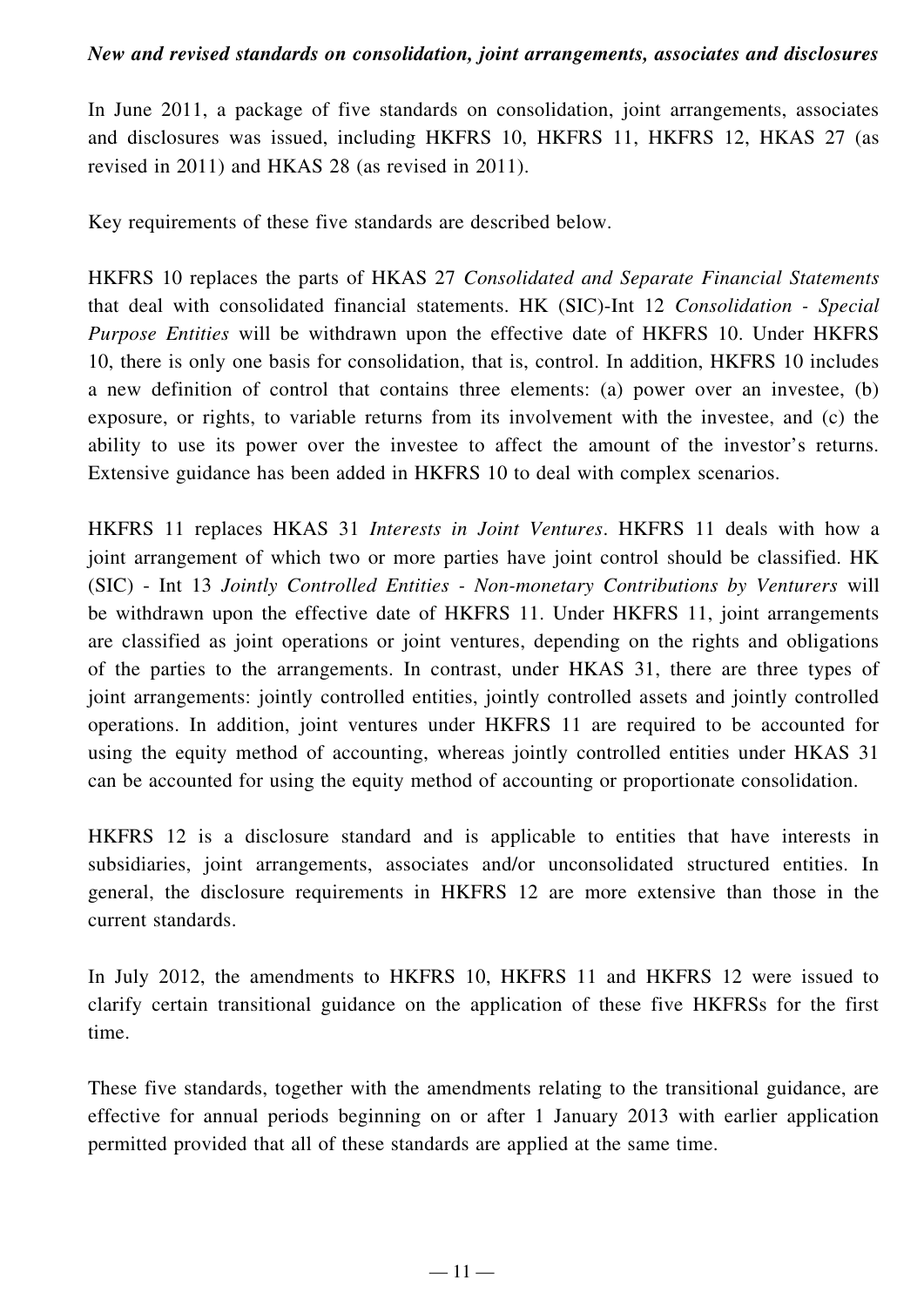The directors anticipate that these five standards will be adopted in the Group's consolidated financial statements for the annual period beginning 1 January 2013. Under HKFRS 11, the jointly controlled entity of the Group will be classified as a joint operation or joint venture, depending on the rights and obligations of the parties to the joint arrangement.

The directors anticipate that these five standards will have no other significant impact on the amount reported in the Group's consolidated financial statements except as described above.

#### *Amendments to HKAS 1 Presentation of Items of Other Comprehensive Income*

The amendments to HKAS 1 *Presentation of Items of Other Comprehensive Income* introduce new terminology for the statement of comprehensive income. Under the amendments to HKAS 1, a 'statement of comprehensive income' is renamed as a 'statement of profit or loss and other comprehensive income'. The amendments to HKAS 1 retain the option to present profit or loss and other comprehensive income in either a single statement or in two separate but consecutive statements. However, the amendments to HKAS 1 require items of other comprehensive income to be grouped into two categories: (a) items that will not be reclassified subsequently to profit or loss; and (b) items that may be reclassified subsequently to profit or loss when specific conditions are met. Income tax on items of other comprehensive income is required to be allocated on the same basis - the amendments do not change the option to present items of other comprehensive income either before tax or net of tax.

The amendments to HKAS 1 are effective for annual periods beginning on or after 1 July 2012. The presentation of items of other comprehensive income will be modified accordingly when the amendments are applied in future accounting periods.

The directors anticipate that the application of the other new and revised HKFRSs will have no material impact on the consolidated financial statements.

#### **3. Revenue and Segment Information**

|               | 2012<br><b>HK\$'000</b> | 2011<br><b>HK\$'000</b><br>(restated) |
|---------------|-------------------------|---------------------------------------|
| Sale of goods | 4,146,444               | 2,407,445                             |

The Group's operating segments are identified on the basis of internal reports about components of the Group that are regularly reviewed by the chief operating decision maker, board of directors, in order to allocate resources to the segments and to assess their performance.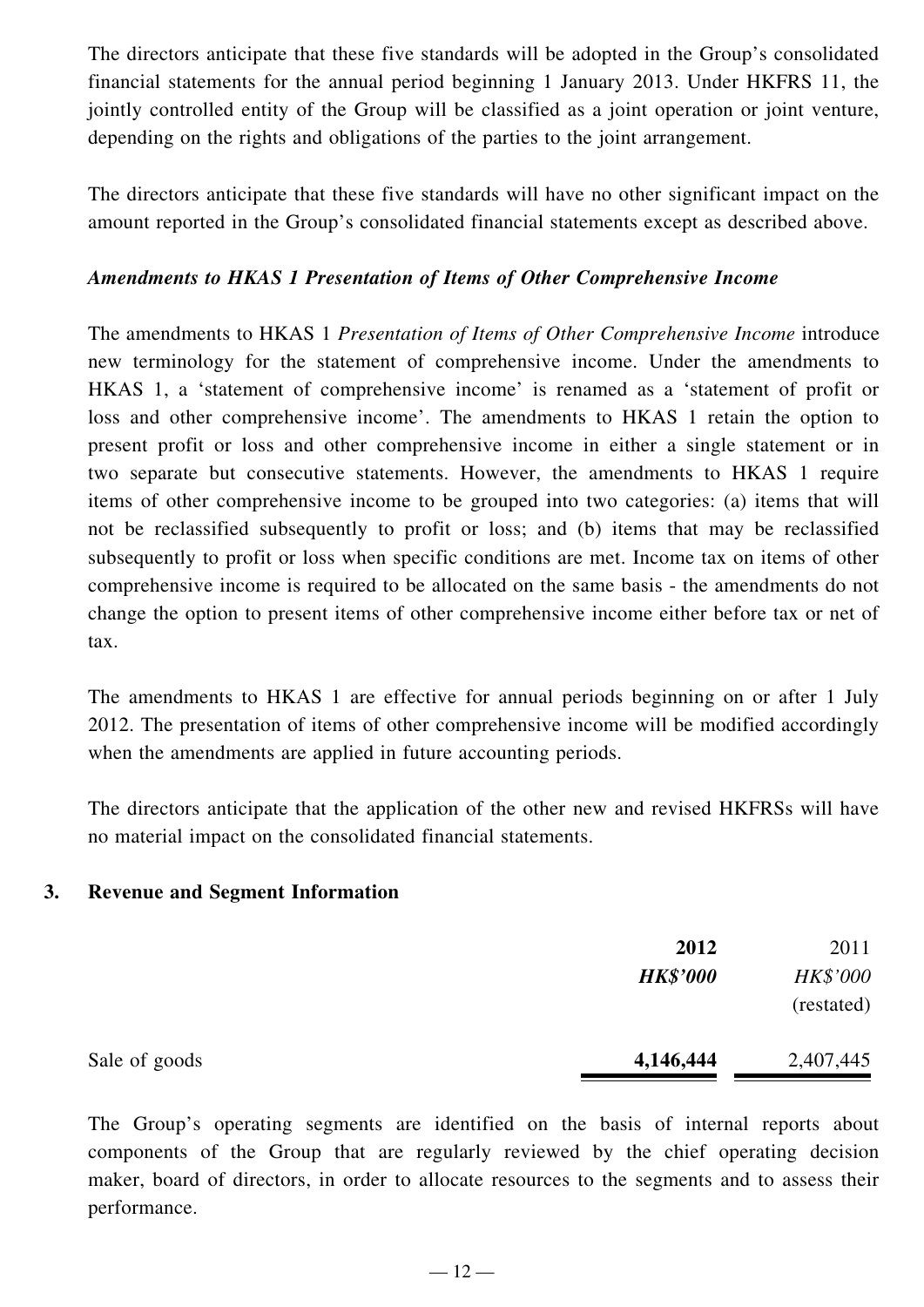Information reported to the directors are based upon which the Group is organised.

The Group's reportable and operating segments for financial reporting purposes are as follows:

Robust Sun Group

- (a) NBP
- (b) OYY and its subsidiaries (the "OYY Group")
- (c) XNW

#### CPG Group

- (d) Vitamin C
- (e) Antibiotics
- (f) Common Generic Drugs

All reportable segments and engaged in the manufacture and sales of pharmaceutical products.

### *Segment revenues and results*

The following is an analysis of the Group's revenue and results by operating and reportable segment.

*For the year ended 31 December 2012:*

|                                                             |                        | <b>Robust Sun Group</b>      |                 | <b>CPG</b> Group      |                                |                          |                                   |                                 |                          |
|-------------------------------------------------------------|------------------------|------------------------------|-----------------|-----------------------|--------------------------------|--------------------------|-----------------------------------|---------------------------------|--------------------------|
|                                                             |                        |                              |                 |                       |                                | Common<br>Generic        |                                   |                                 |                          |
|                                                             | <b>NBP</b><br>HK\$'000 | <b>OYY</b> Group<br>HK\$'000 | XNW<br>HK\$'000 | Vitamin C<br>HK\$'000 | <b>Antibiotics</b><br>HK\$'000 | <b>Drugs</b><br>HK\$'000 | <b>Segments total</b><br>HK\$'000 | <b>Eliminations</b><br>HK\$'000 | Consolidated<br>HK\$'000 |
|                                                             |                        |                              |                 |                       |                                |                          |                                   |                                 |                          |
| SEGMENT REVENUE                                             |                        |                              |                 |                       |                                |                          |                                   |                                 |                          |
| External sales                                              | 708,449                | 1,709,839                    | 692,965         | 167,308               | 439,753                        | 428,130                  | 4,146,444                         |                                 | 4,146,444                |
| Inter-segment sales                                         |                        | 60,510                       | 5,539           | 247                   | 141,916                        |                          | 208,212                           | (208, 212)                      |                          |
| TOTAL REVENUE                                               | 708,449                | 1,770,349                    | 698,504         | 167,555               | 581,669                        | 428,130                  | 4,354,656                         | (208, 212)                      | 4,146,444                |
| Inter-segment sales are charged at prevailing market rates. |                        |                              |                 |                       |                                |                          |                                   |                                 |                          |
| SEGMENT PROFIT (LOSS)                                       | 321,216                | 376,019                      | 90,590          | (24, 140)             | (22, 542)                      | 40,574                   |                                   |                                 | 781,717                  |
| Unallocated income                                          |                        |                              |                 |                       |                                |                          |                                   |                                 | 27,164                   |
| Unallocated expenses                                        |                        |                              |                 |                       |                                |                          |                                   |                                 | (92,040)                 |
| Gain on bargain purchase                                    |                        |                              |                 |                       |                                |                          |                                   |                                 | 1,810,702                |
| Change in fair value of convertible bonds                   |                        |                              |                 |                       |                                |                          |                                   |                                 | (222, 739)               |
| Share of result of a<br>jointly controlled entity           |                        |                              |                 |                       |                                |                          |                                   |                                 | (3,981)                  |
| Profit before tax                                           |                        |                              |                 |                       |                                |                          |                                   |                                 | 2,300,823                |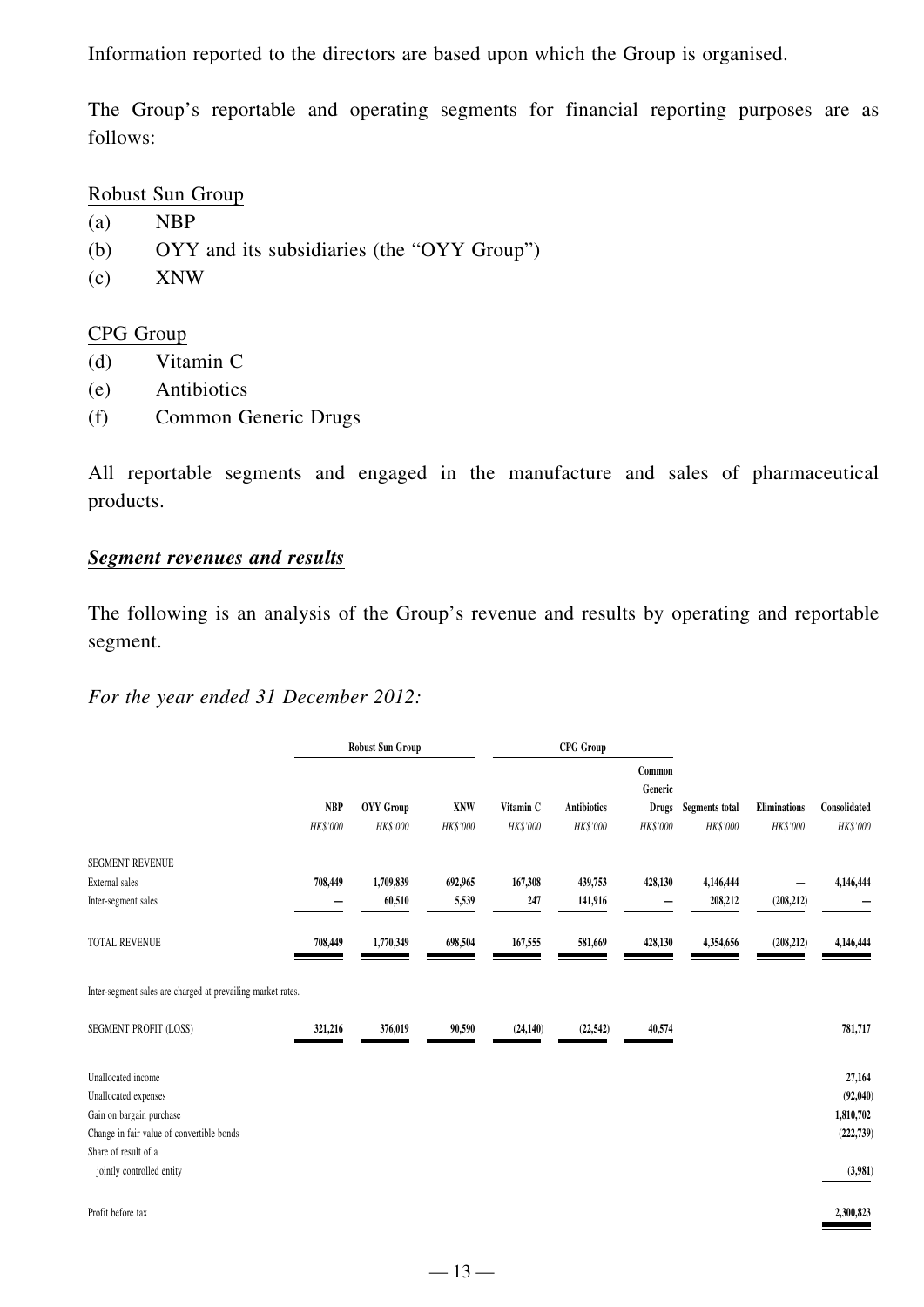#### *For the year ended 31 December 2011 (restated):*

|                        |                 |                 |                 | Segments  |                 |              |
|------------------------|-----------------|-----------------|-----------------|-----------|-----------------|--------------|
|                        | <b>NBP</b>      | OYY Group       | <b>XNW</b>      | total     | Eliminations    | Consolidated |
|                        | <b>HK\$'000</b> | <b>HK\$'000</b> | <b>HK\$'000</b> | HK\$'000  | <b>HK\$'000</b> | HK\$'000     |
| <b>SEGMENT REVENUE</b> |                 |                 |                 |           |                 |              |
| External sales         | 398,249         | 1,375,391       | 633,805         | 2,407,445 |                 | 2,407,445    |
| Inter-segment sales    | 514             | 68              | 3,171           | 3,753     | (3,753)         |              |
| <b>TOTAL REVENUE</b>   | 398,763         | 1,375,459       | 636,976         | 2,411,198 | (3,753)         | 2,407,445    |

Inter-segment sales are charged at prevailing market rates.

| <b>SEGMENT PROFIT AND</b> |         |         |        |         |
|---------------------------|---------|---------|--------|---------|
| PROFIT BEFORE TAX         | 144,438 | 201,918 | 71,782 | 418,138 |

Segment profit represents the profit earned by each segment without allocation of interest income, finance costs, central administrative expenses, share of profit of a jointly controlled entity, changes in fair value of convertible bonds and gain on bargain purchase. This is the measure reported to the board of directors for the purposes of resource allocation and performance assessment.

#### *Geographical information*

The following is an analysis of the Group's revenue for the year by geographical market based on geographical location of customers:

|                                            | 2012            | 2011            |
|--------------------------------------------|-----------------|-----------------|
|                                            | <b>HK\$'000</b> | <b>HK\$'000</b> |
|                                            |                 | (restated)      |
| The People's Republic of China (the "PRC") |                 |                 |
| (country of domicile)                      | 2,961,753       | 1,657,899       |
| Other Asian regions                        | 381,071         | 188,848         |
| Americas (Note)                            | 450,461         | 223,949         |
| Europe                                     | 262,753         | 326,748         |
| Others                                     | 90,406          | 10,001          |
|                                            | 4,146,444       | 2,407,445       |

*Note:* The majority of revenue came from sales of pharmaceutical products in USA.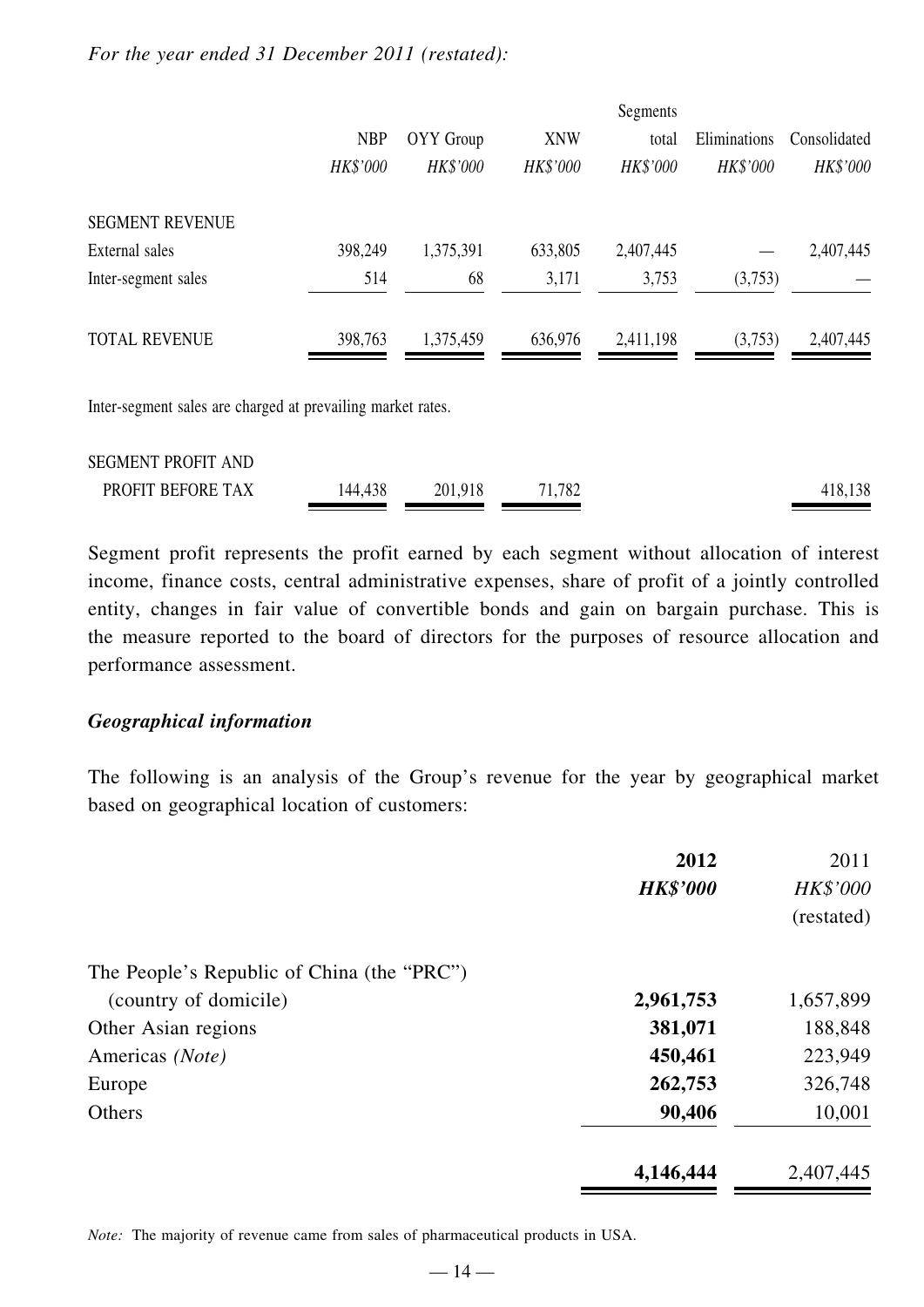The Group's operations are substantially based in the PRC and significantly all non-current assets of the Group are located in the PRC. Therefore, no further analysis of geographical information is presented.

# **4. Profit Before Tax**

|                                                  | 2012            | 2011       |
|--------------------------------------------------|-----------------|------------|
|                                                  | <b>HK\$'000</b> | HK\$'000   |
|                                                  |                 | (restated) |
| Profit before tax has been arrived               |                 |            |
| at after charging (crediting):                   |                 |            |
| Staff costs, including directors' and            |                 |            |
| chief executive's remuneration:                  |                 |            |
| Salaries, wages and other benefits               | 304,195         | 154,351    |
| Contribution to retirement benefit schemes       | 43,766          | 21,256     |
| Total staff costs                                | 347,961         | 175,607    |
| Amortisation of intangible assets                |                 |            |
| (included in cost of sales)                      | 472             | 612        |
| Amortisation of prepaid lease payments           | 5,050           | 3,149      |
| Depreciation of property, plant and equipment    | 185,795         | 64,770     |
| Total depreciation and amortisation              | 191,317         | 68,531     |
| Auditor's remuneration (Note ii)                 | 4,331           | 2,644      |
| Government grant income                          | (4, 559)        | (5,261)    |
| Impairment loss on trade receivables             | 203             | 43         |
| Reversal on allowance for inventories (Note iii) |                 | (492)      |
| Interest income                                  | (7, 837)        | (8,292)    |
| (Gain) loss on fair value change of held         |                 |            |
| for trading investments                          | (37)            | 83         |
| Gain on disposal of property,                    |                 |            |
| plant and equipment (included in other           |                 |            |
| income)                                          | (2,385)         | (72)       |
| Net foreign exchange (gains) losses              | (1,525)         | 2,133      |
| Rental expenses                                  | 12,364          | 7,543      |
| Research and development expenditure recognised  |                 |            |
| as an expense (included in other expenses)       | 77,959          | 25,989     |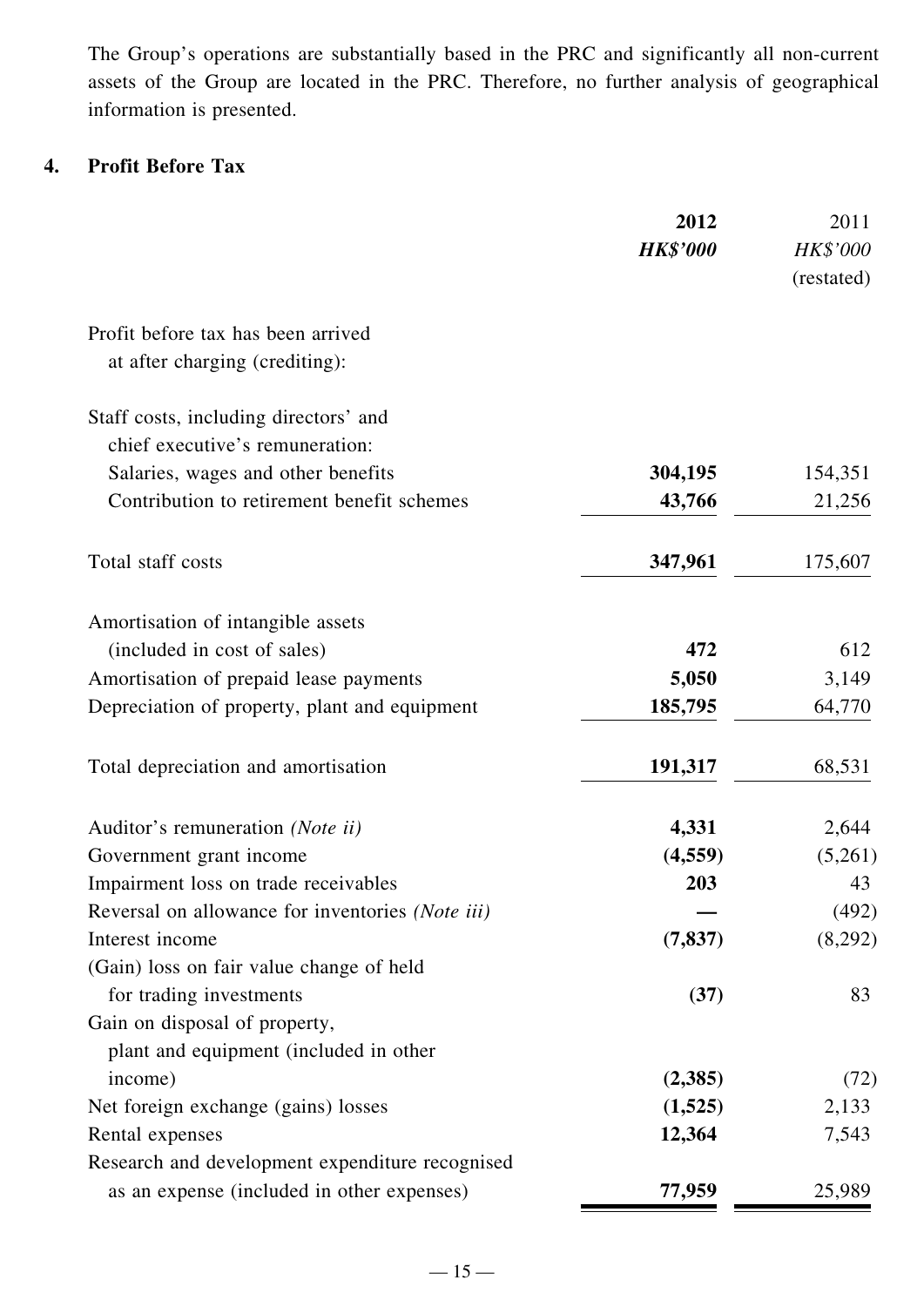*Notes:*

- (i) Cost of inventories recognised as an expense approximated cost of sales as shown in the consolidated statement of comprehensive income for the years ended 31 December 2012 and 2011.
- (ii) The auditor's remuneration of approximately HK\$3,681,000 (2011: HK\$2,200,000) of the CPG Group prior to the Acquisition are not included in the profit for the year ended 31 December 2012 and profit for the year ended 31 December 2011.
- (iii) During the year ended 31 December 2011, there was a reversal of allowance for inventories of approximately HK\$492,000 recognised because of subsequent sales of the relevant inventories.

#### **5. INCOME TAX EXPENSE**

|                           | 2012            | 2011            |
|---------------------------|-----------------|-----------------|
|                           | <b>HK\$'000</b> | <b>HK\$'000</b> |
|                           |                 | (restated)      |
| The tax charge comprises: |                 |                 |
| PRC Enterprise Income Tax |                 |                 |
| - current year            | 128,319         | 56,576          |
| Deferred taxation         | 3,656           | 4,388           |
|                           | 131,975         | 60,964          |

The Company and its subsidiaries incorporated in Hong Kong are subject to 16.5% of the estimated assessable profit under Hong Kong Profits Tax.

The basic tax rate of the Company's PRC subsidiaries is 25% under the law of the PRC on Enterprise Income Tax (the "EIT Law") and Implementation regulation of the EIT law.

Pursuant to the relevant laws and regulations in the PRC, a subsidiary of the Company established before 16 March 2007 is entitled to exemption from PRC Enterprise Income Tax for two years starting from its first profit-making year, followed by a 50% reduction in tax rate for the next three years. The tax relief began in 2008 and ended in 2012.

In addition, certain subsidiaries of the Company are qualified as advanced technology enterprises and have obtained approvals from the relevant tax authorities for the applicable tax rate to be at a reduced rate of 15% for a period of 3 years up to 2014.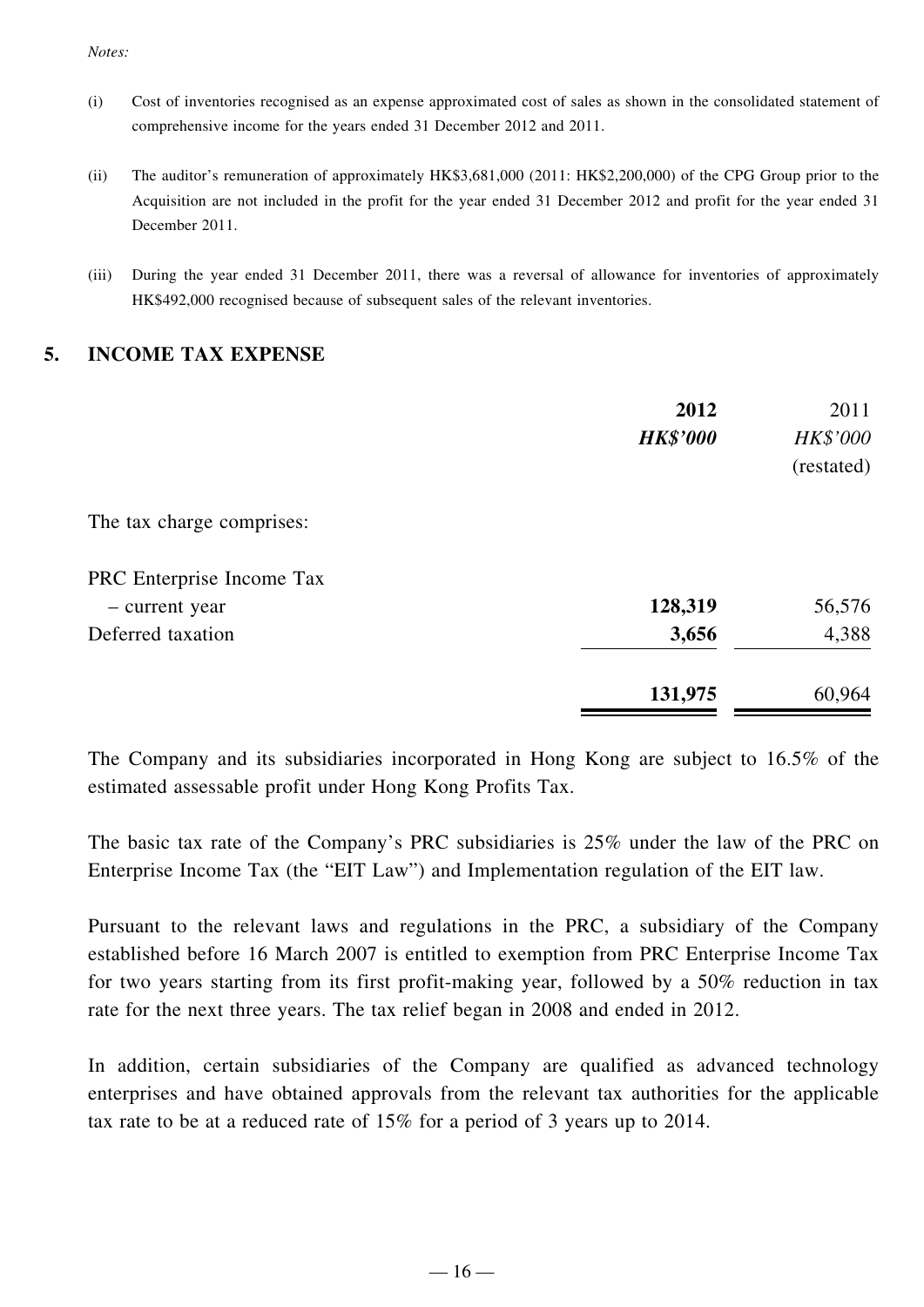PRC EIT has been relieved by approximately HK\$12,105,000 (2011: HK\$4,388,000) for the year ended 31 December 2012 as a result of tax losses brought forward from previous years.

#### **6. Dividend**

During the year ended 31 December 2012 and 2011, the Company did not recognise any dividend as distribution.

The directors recommend the payment of a final dividend of HK10 cents per share in respect of the year ended 31 December 2012 (2011: nil). Subject to approval by the shareholders in the forthcoming annual general meeting, the proposed final dividend will be paid on or around 17 June 2013.

Dividend declared by the Robust Sun Group prior to the Acquisition and during the year ended 31 December 2011 was as follows:

|                                                      | 2012<br><b>HK\$'000</b> | 2011<br><b>HK\$'000</b><br>(restated) |
|------------------------------------------------------|-------------------------|---------------------------------------|
| Dividend recognised as distribution during the year: |                         |                                       |
| <b>NBP</b>                                           | 6,504                   |                                       |
| <b>OYY</b>                                           | 220,464                 | 60,241                                |
| <b>XNW</b>                                           | 74,407                  | 49,397                                |
| Less: Dividend paid to non-controlling interest      | (975)                   | (647)                                 |
|                                                      | 300,400                 | 108,991                               |

*Note:* The rates of distribution and the number of shares ranking for distribution are not presented as such information is not meaningful for the purpose of this report.

#### **7. Earnings Per Share**

The weighted average numbers of ordinary shares for the purpose of calculating basic earnings per share have been retrospectively adjusted for the effects of the recapitalisation that occurs in the reverse acquisition as detailed in Note 1 and reflect the weighted average number of shares of the Company deemed to be outstanding for the period from 1 January 2011 to the Acquisition date in the reverse acquisition based on the exchange ratio established in the Acquisition and the Company's weighted average number of ordinary shares after the completion of Acquisition on 29 October 2012 up to 31 December 2012.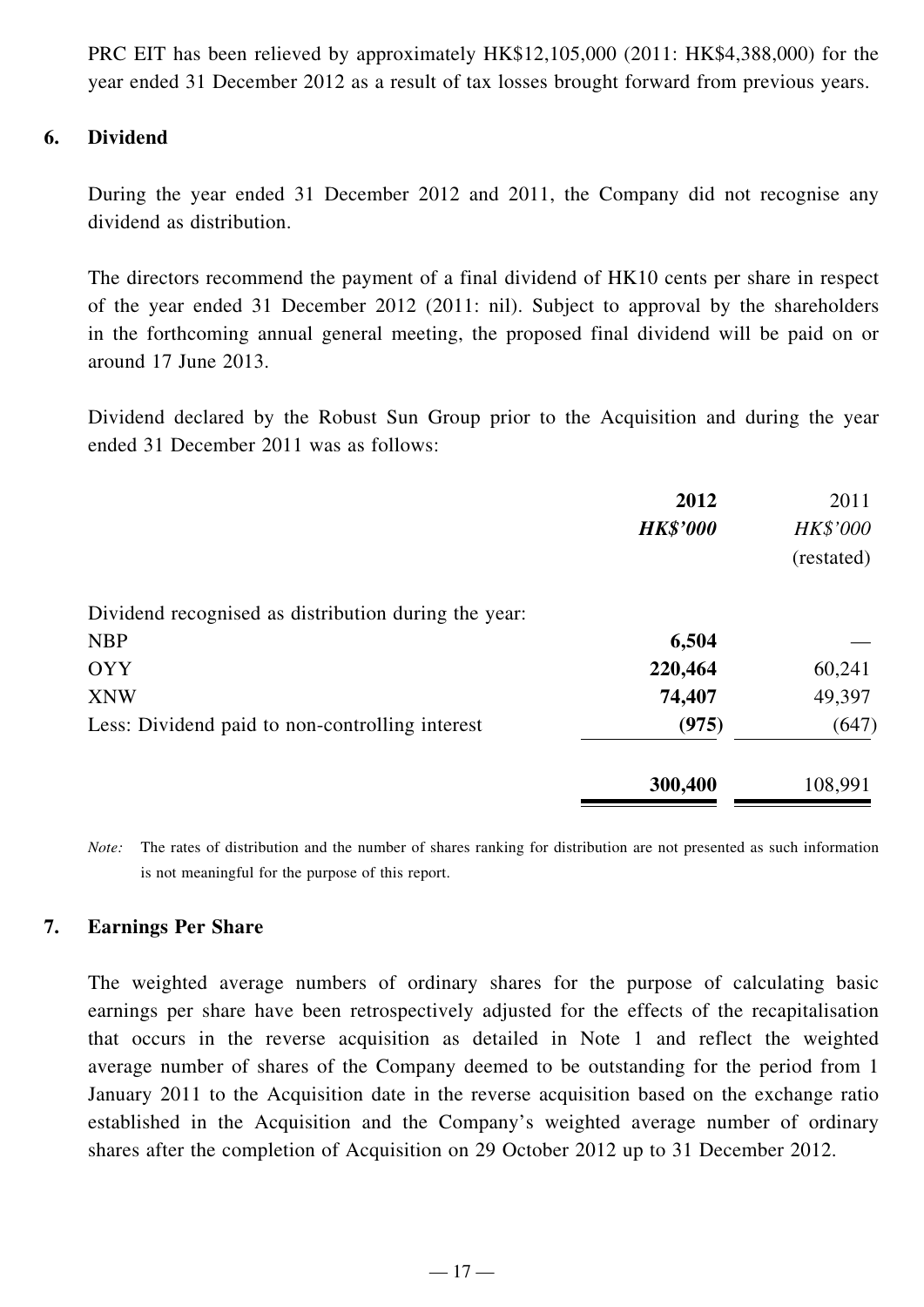The calculation of the basic and diluted earnings per share attributable to the owners of the Company is based on the following data:

|                                                                                                                        | 2012<br><b>HK\$'000</b>    | 2011<br><b>HK\$'000</b><br>(restated) |
|------------------------------------------------------------------------------------------------------------------------|----------------------------|---------------------------------------|
| Earnings                                                                                                               |                            |                                       |
| Earnings for the purpose of basic earnings per share<br>(Profit for the year attributable to owners<br>of the Company) | 2,162,235                  | 355,411                               |
| Effect of dilutive potential ordinary shares:<br>Change in fair value of Convertible Bonds                             | 222,739                    |                                       |
| Earnings for the purpose of diluted<br>earnings per share                                                              | 2,384,974                  | 355,411                               |
|                                                                                                                        | 2012<br>$\boldsymbol{000}$ | 2011<br>000<br>(restated)             |
| Number of shares                                                                                                       |                            |                                       |
| Weighted average number of ordinary shares<br>for the purpose of basic earnings per share                              | 1,463,155                  | 1,195,655                             |
| Effect of dilutive potential ordinary shares:<br>Convertible Bonds as if converted                                     | 3,120,119                  | 3,120,119                             |
| Weighted average number of ordinary shares<br>for the purpose of diluted earnings per share                            | 4,583,274                  | 4,315,774                             |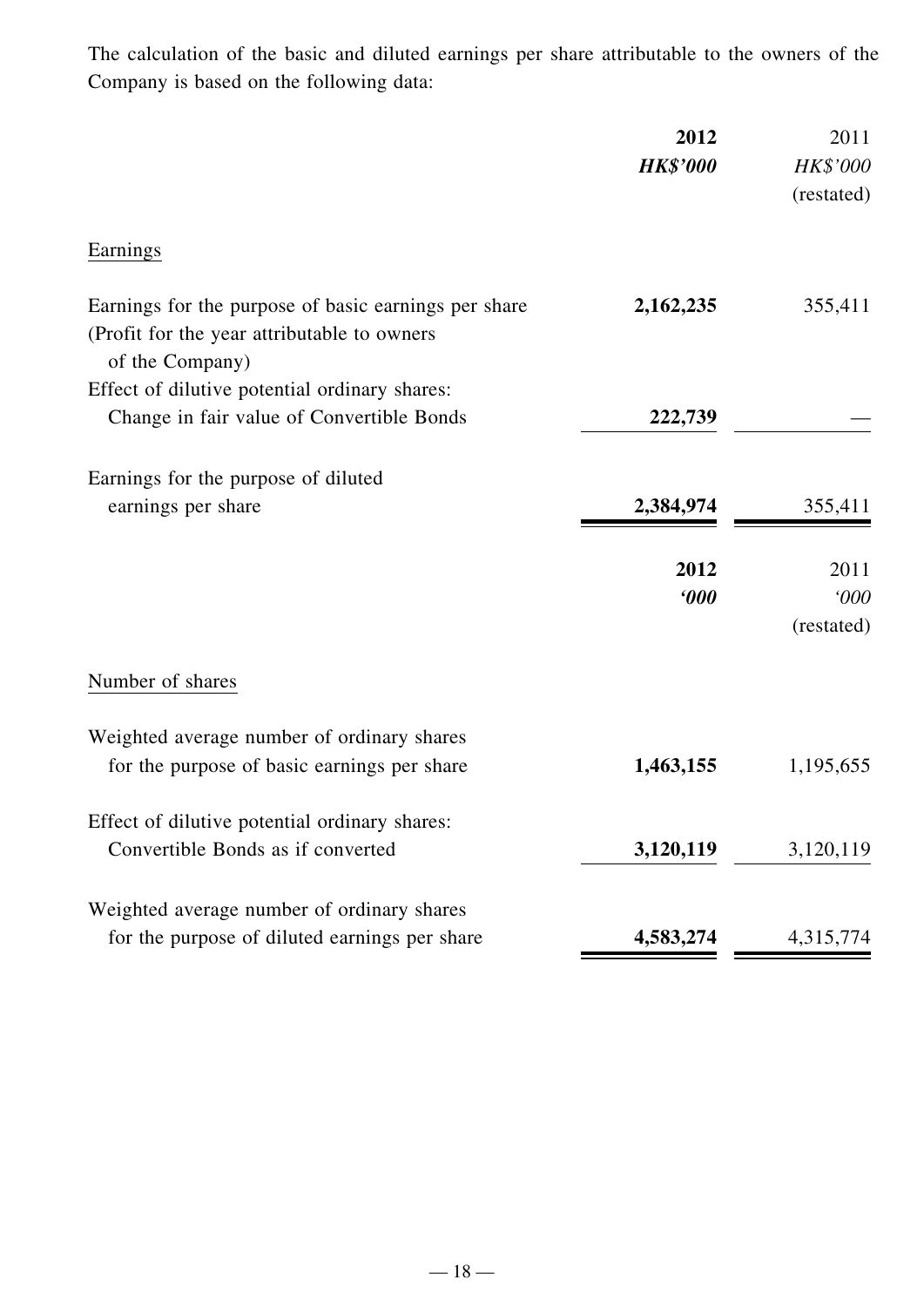|                                    | 31.12.2012<br><b>HK\$'000</b> | 31.12.2011<br><b>HK\$'000</b><br>(restated) | 1.1.2011<br><b>HK\$'000</b><br>(restated) |
|------------------------------------|-------------------------------|---------------------------------------------|-------------------------------------------|
| Trade receivables                  | 1,856,877                     | 403,345                                     | 273,898                                   |
| Less: allowance for doubtful debts | (1,361)                       | (1,141)                                     | (1,039)                                   |
|                                    | 1,855,516                     | 402,204                                     | 272,859                                   |
| Prepayment for purchase            |                               |                                             |                                           |
| of raw material                    | 172,951                       | 21,090                                      | 67,184                                    |
| Utility deposits                   | 87,837                        | 4,410                                       | 3,701                                     |
| Other tax recoverable              | 147,764                       | 5,599                                       | 4,224                                     |
| Others                             | 109,161                       | 17,207                                      | 10,250                                    |
|                                    | 2,373,229                     | 450,510                                     | 358,218                                   |

The Group allows a general credit period of up to 90 days to its trade customers. The following is an aged analysis of trade receivables (net of allowance for doubtful debts) presented based on invoice date at the end of the reporting period which approximated the respective revenue recognition dates:

|                  | 31.12.2012<br><b>HK\$'000</b> | 31.12.2011<br><b>HK\$'000</b><br>(restated) | 1.1.2011<br><b>HK\$'000</b><br>(restated) |
|------------------|-------------------------------|---------------------------------------------|-------------------------------------------|
|                  |                               |                                             |                                           |
| $0$ to $90$ days | 1,563,311                     | 391,563                                     | 261,476                                   |
| 91 to 180 days   | 244,782                       | 8,371                                       | 10,955                                    |
| 181 to 365 days  | 44,815                        | 2,270                                       | 428                                       |
| Over 365 days    | 2,608                         |                                             |                                           |
|                  | 1,855,516                     | 402,204                                     | 272,859                                   |

#### **9. Bills Receivables**

Bills receivables represent bills on hand. All bills receivables of the Group are with a maturity period of less than 180 days (2011: 180 days) and not yet due at the end of the reporting period, and management considers the default rate is low based on historical information and experience.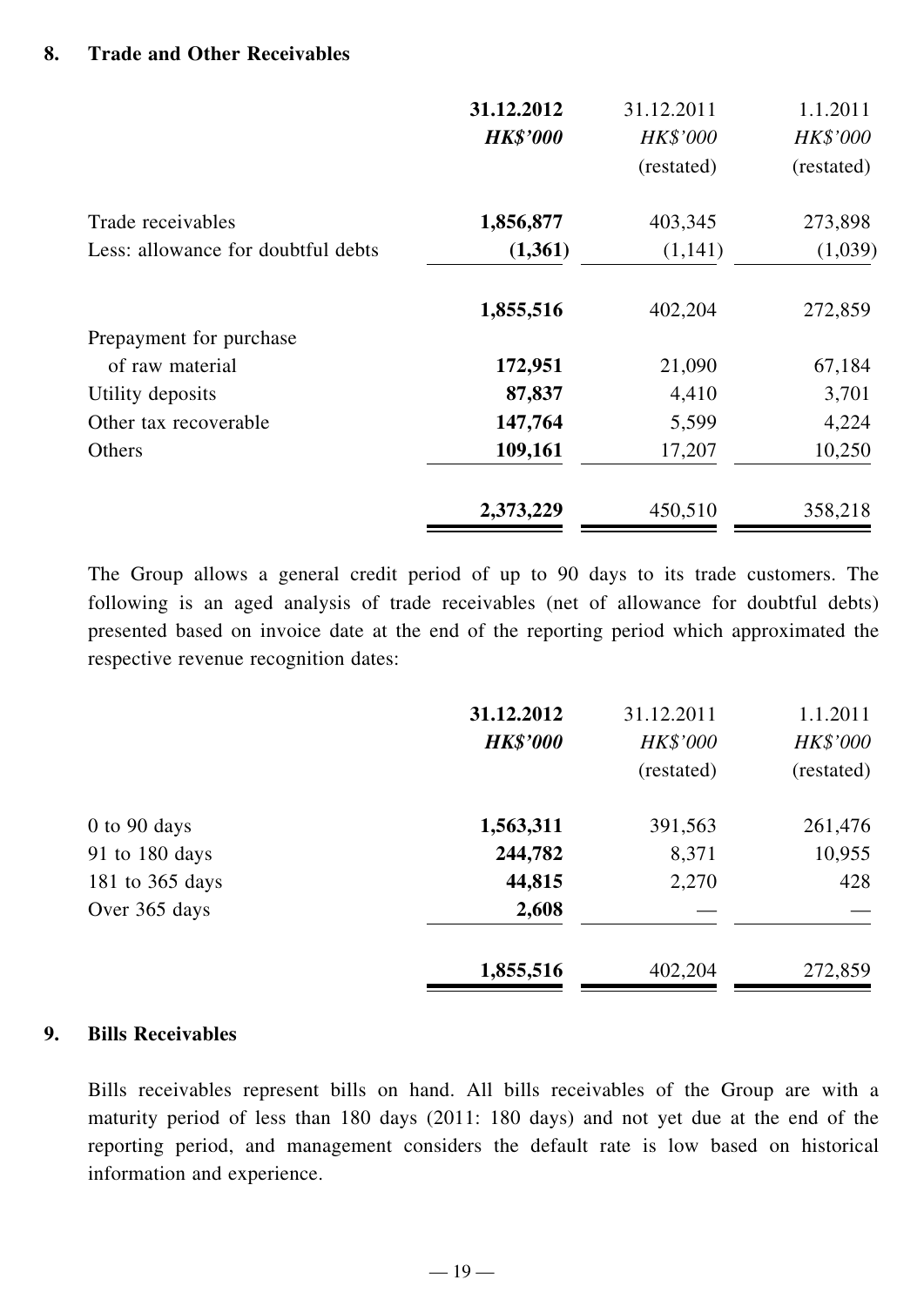### **10. Trade and Other Payables**

|                                       | 31.12.2012      | 31.12.2011 | 1.1.2011   |
|---------------------------------------|-----------------|------------|------------|
|                                       | <b>HK\$'000</b> | HK\$'000   | HK\$'000   |
|                                       |                 | (restated) | (restated) |
| Trade payables                        | 1,171,731       | 142,614    | 72,668     |
| Other tax payables                    | 71,602          | 16,051     | 7,051      |
| Construction retention                |                 |            |            |
| monies received                       | 6,625           | 16,998     | 10,961     |
| Consultation fee payable              | 15,053          | 609        | 686        |
| Interest payable                      | 2,108           | 518        | 235        |
| Freight and utilities charges payable | 26,599          | 7,362      | 10,755     |
| Construction cost and acquisition     |                 |            |            |
| of property, plant and equipment      |                 |            |            |
| payable                               | 746,757         | 167,859    | 130,107    |
| Customer deposits                     | 148,740         | 23,089     | 19,022     |
| Government grant                      | 167,868         | 30,423     | 21,124     |
| Receipt in advance from customers     | 54,598          | 41,697     | 31,330     |
| Staff welfare payable                 | 216,535         | 65,282     | 57,425     |
| Selling expense payable               | 69,924          | 11,857     | 16,691     |
| Others                                | 19,953          | 14,549     | 11,078     |
|                                       | 2,718,093       | 538,908    | 389,133    |

The following is an aged analysis of trade payables presented based on the invoice date at the end of the reporting period:

|                    | 31.12.2012      | 31.12.2011      | 1.1.2011        |
|--------------------|-----------------|-----------------|-----------------|
|                    | <b>HK\$'000</b> | <b>HK\$'000</b> | <b>HK\$'000</b> |
|                    |                 | (restated)      | (restated)      |
| $0$ to $90$ days   | 763,369         | 85,799          | 71,878          |
| 91 to 180 days     | 72,837          | 56,815          | 659             |
| More than 180 days | 335,525         |                 | 131             |
|                    | 1,171,731       | 142,614         | 72,668          |

The general credit period on purchases of goods is up to 90 days. The Group has financial risk management policies in place to ensure that all payables are settled within the credit timeframe.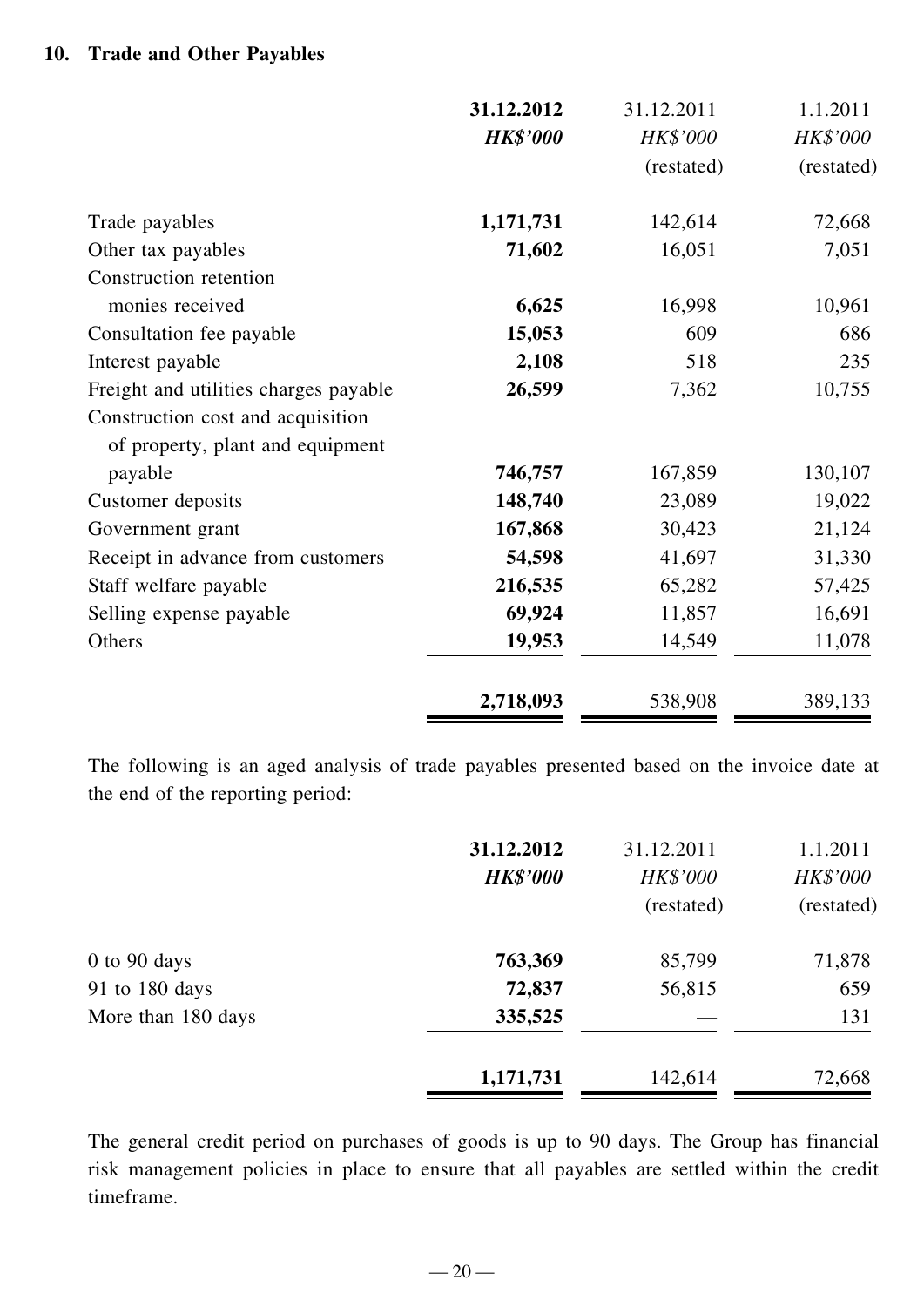### **11. Bills Payables**

All bills payables of the Group are aged within 180 days and not yet due at the end of the reporting period.

### **MANAGEMENT DISCUSSION AND ANALYSIS**

In 2012, the Company successfully acquired OYY, NBP and XNW. OYY and NBP, which are engaged in the production of preparations and finished drugs, possess advanced preparations production lines and a range of new drug products. Caffeine, being XNW's major product, boasts a relatively high entry threshold that is protected by the national regulations of psychiatric medicine. The acquisition of the new business accelerated the Group's business transformation, shifting from a business of low added-value and high volatility to one with high growth and high profit margin. With the strong sales growth of the cardio-cerebrovascular and neurological drugs, diversified products portfolio and strength in research and development, the Group not only achieved its annual targets but also recorded a higher growth rate in comparison to its peers. For the year ended 31 December 2012, the Group recorded a revenue of HK\$4,146 million and a profit attributable to shareholders of HK\$2,162 million.

#### **Innovative Drug Business**

#### *"NBP" Series*

The "NBP" soft capsule is a Class I patent drug in China and the first patent drug for treating cerebrovascular disease developed by a Chinese company. It was awarded the State Science and Technology Progress Award (Second Class) by the State Council in December 2009. In 2010, the "NBP" injection was launched to further enhance the product portfolio. "NBP" is an exclusive patent drug with no direct competition from similar products. Its growth rate is the highest among those acute ischemic stroke products.

In 2012, the revenue of the "NBP" soft capsule was HK\$521 million, representing an increase of 58% over last year. The revenue of the "NBP" injection was HK\$156 million, representing an increase of 360% over last year.

#### *"Oulaining" Series*

"Oulaining" series, available in the form of capsule and lyophilized powder injection, can improve the memory and learning function of patients suffering from dementia and dysmnesia. In 2012, the revenue of "Oulaining" capsules was HK\$112 million, representing an increase of 26% over last year, and the revenue of "Oulaining" lyophilized powder was HK\$337 million, representing an increase of 466% over last year.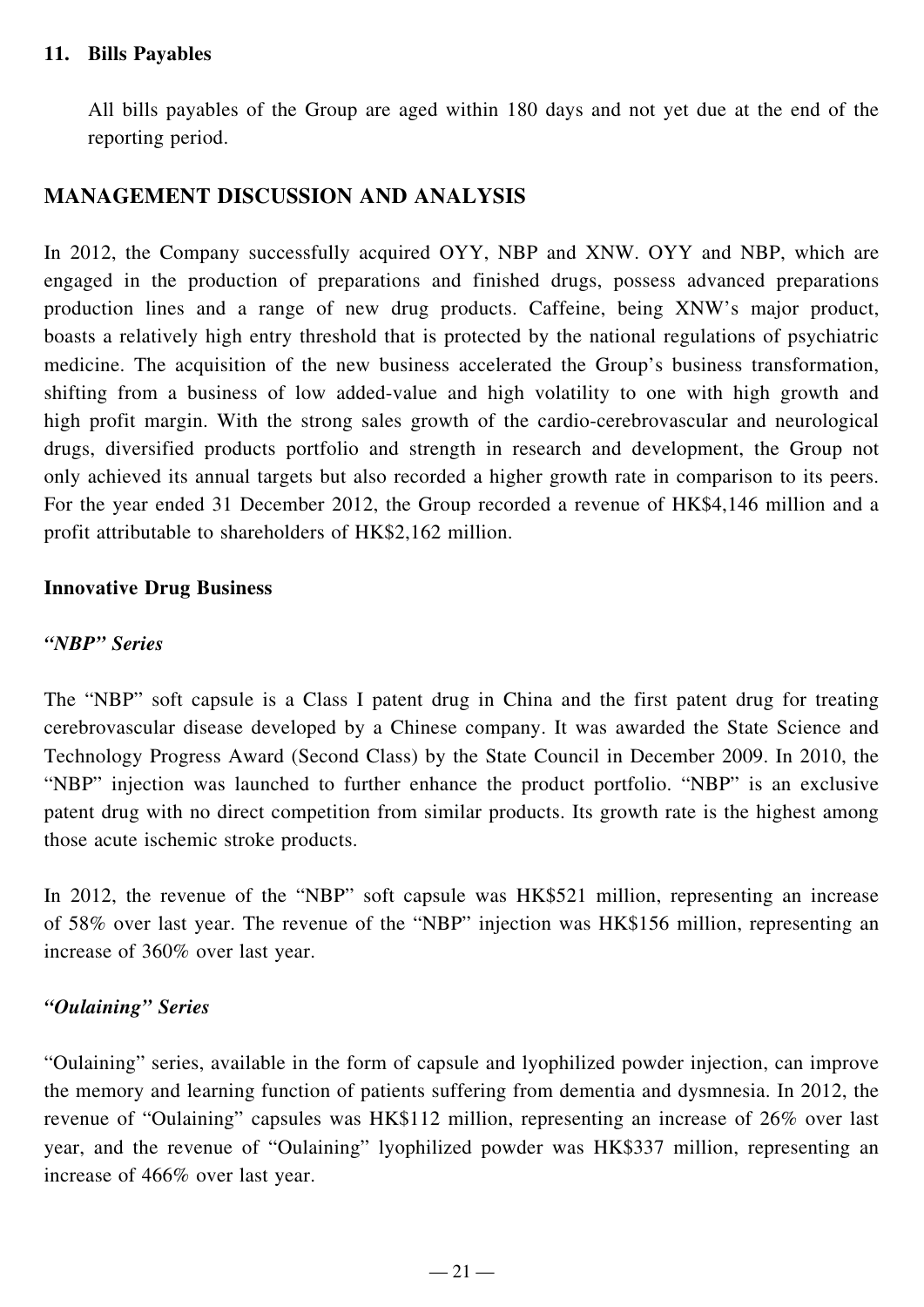### *"Xuanning" Series*

"Xuanning" series, available in the form of tablet and dispersible tablet, is a newly developed drug of the Group for treating hypertension. Its efficacy and safety are higher than similar products. The series recorded a revenue of HK\$165 million in 2012, representing a growth of 34% over last year.

### **Generic Drug Business**

In 2012, the Group overcame the adverse impact on its generic drug business caused by unfavourable policies concerning restrictions on the use of antibiotics and essential drug tenders. With our efforts to adjust the strategies, strengthen the sales team and expand the distribution channels in time, this business was able to achieve a stable growth and develop a momentum of continuous improvement.

### **Bulk Drugs Business**

### *Vitamin C Series*

In 2012, excess capacity continued in the vitamin C market and competition in the industry escalated. The Group kept its dominant position in the industry with its strength in scale, quality and production cost. According to China Customs data, the Group's vitamin C products accounted for approximately 26% of export volume in 2012, ranking first in the country, and was 13% higher than the company in second place. However, the business recorded a loss in 2012 due to pressure on product prices.

### *Antibiotic Series*

In 2012, the antibiotic business faced severe challenges on account of the implementation of the restrictions on the use of antibiotics and the aggravating over-capacity. Owing to our efforts to improve technology, strengthen internal management and reduce energy consumption, production costs continued to decrease. However, the business still recorded a loss in 2012 due to an overall low price level.

### *Caffeine Series*

With the continuous efforts made by the Group to achieve production and technological upgrades and the application of a new fermentation process, the production cost of caffeine was significantly lowered. The Group, representing approximately 58% of the total global capacity, ranks first in the world. In 2012, the revenue of our caffeine series was HK\$515 million, signifying an increase of 36% over last year.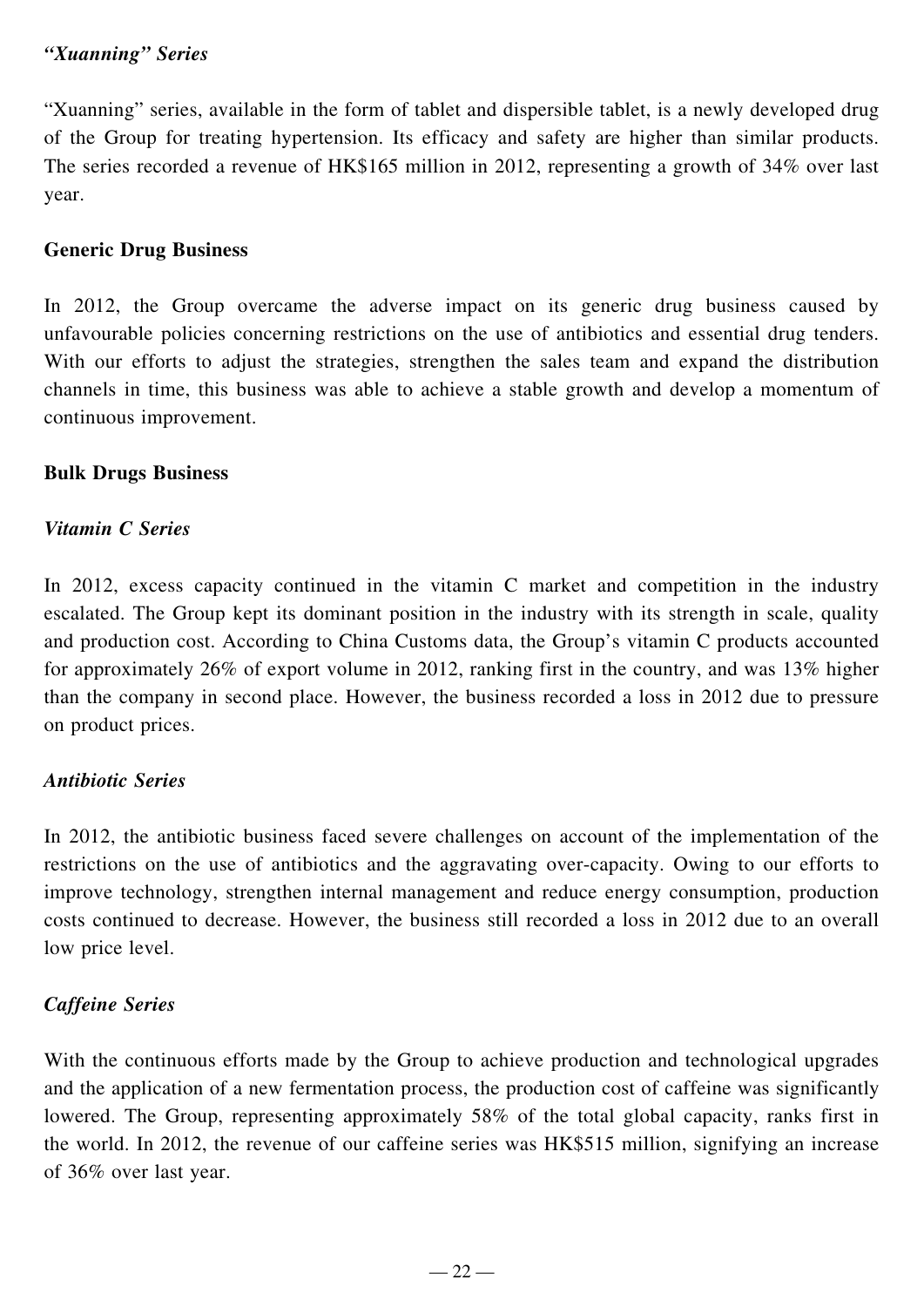### **Research and Development**

The Group has a relatively integrated and all rounded team with strong technological advantages in various technical areas. It currently has 167 new drugs under research, including 12 class I new drugs (innovative patent drug) and 37 class III new drugs, with focus mainly on the areas of cardio-cerebrovascular, neurology, diabetes and cancer.

### **OUTLOOK**

### **Industry Outlook**

In recent years, great changes have taken place in the country's age distribution. In the next 10 years, the accelerating aging population will generate increasing demand for drugs. Coupled with the current urbanisation policy, it is expected that demand in the pharmaceutical industry will continue to grow in 2013. Medical reforms will continue, with policies covering the adjustment of essential drugs, the separation of consultation and medicine prescription and the new round of drug tenders. Where research and development are concerned, the government will continue to support the innovation efforts of enterprises; thereby driving pharmaceutical enterprises to increase their investments in research and development. In 2013, the price of drugs is expected to remain stable, although a slight decrease may occur. Coupled with the relatively abundant medical insurance fund and the promotion of GMP accreditation, industry concentration is expected to improve.

### **Outlook of the Group's Business**

### **Innovative Drug Business**

Upholding the concept of stronger development, we will make the most of our well-established market network, expanding professional marketing team and strong product portfolio to ensure that the Group's innovative drug business will maintain its fast growing momentum and increase its profit contribution.

### **Generic Drug Business**

The Group will continue to keep abreast of the national policies and explore the end market. With the well-established sales network and our efforts effects to strengthen the sales team, the generic drug business is expected to maintain a stable growth in 2013.

### **Bulk Drug Business**

The Group will continue to conduct technological upgrades, lower production cost, initiate highend product accreditation and enhance product quality with an aim to keeping its leading status in the market. On account of the Group's strong presence in the bulk drugs industry, it is expected that a good return will be made in the next upward cycle. For the overly competitive market, we will consider adjusting the business strategy accordingly.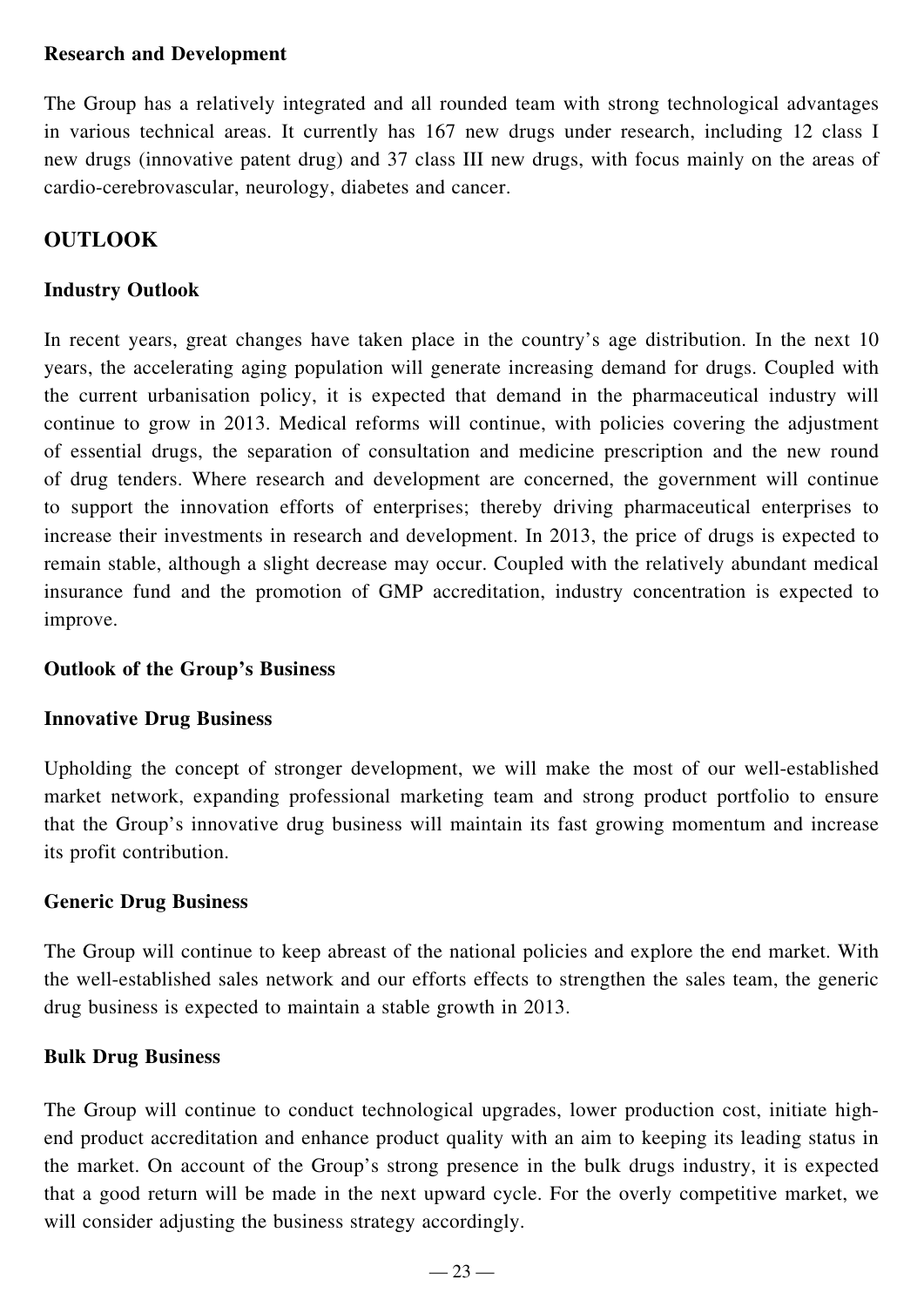#### **Research and Development**

In 2013, the Group will continue to increase its resources in research and development. In the next few years, it is expected that a number of innovative drugs will be launched upon receiving production approvals, such as rE4 and DBPR108 (diabetes drug); pinocembrin (acute stroke drug); levamlodipine maleate atorvastatin calcium tablet (high blood pressure and lipid drug); and baicalein (viral influenza drug). This product pipeline will support the continuous growth of the Group's performance. As for product globalisation, the Group will apply for international accreditation, such as the U.S. FDA, so that we can sell its products to high-end markets and obtain privileged pricing in China.

### **FINANCIAL REVIEW**

#### **Liquidity and financial position**

In 2012, the Group's operating activities generated a net cash inflow of HK\$498 million. Debtor turnover period (ratio of the balance of trade receivables to sales, inclusive of value added tax for sales in China) in the current year was 69 days *(Note)*. Inventory turnover period (ratio of inventory balance to cost of sales) was 109 days *(Note)*. As at 31 December 2012, current ratio of the Group was 1.1. Capital expenditure in relation to the additions of production facilities amounted to HK\$411 million for the current year.

The financial position of the Group remained healthy. As at 31 December 2012, total bank balances and cash amounted to HK\$1,476 million and total bank borrowings amounted to HK\$2,316 million. Of the total bank borrowings, HK\$1,817 million will be repayable within one year and the remaining HK\$499 million repayable between two to three years. Net gearing ratio (calculated on the basis of the Group's total bank borrowings net of bank balances and cash over total equity) was 12.4%.

28.3% of the Group's borrowings are denominated in Hong Kong dollars, 14.5% in US dollars and the remaining 57.2% in Renminbi. The Group's revenue is mainly denominated either in Renminbi or in US dollars. The Group has been monitoring closely the currency movement and will use appropriate hedging arrangements to reduce the foreign exchange risk when considered necessary.

*Note:* calculated on the basis of annualized revenue or cost of sales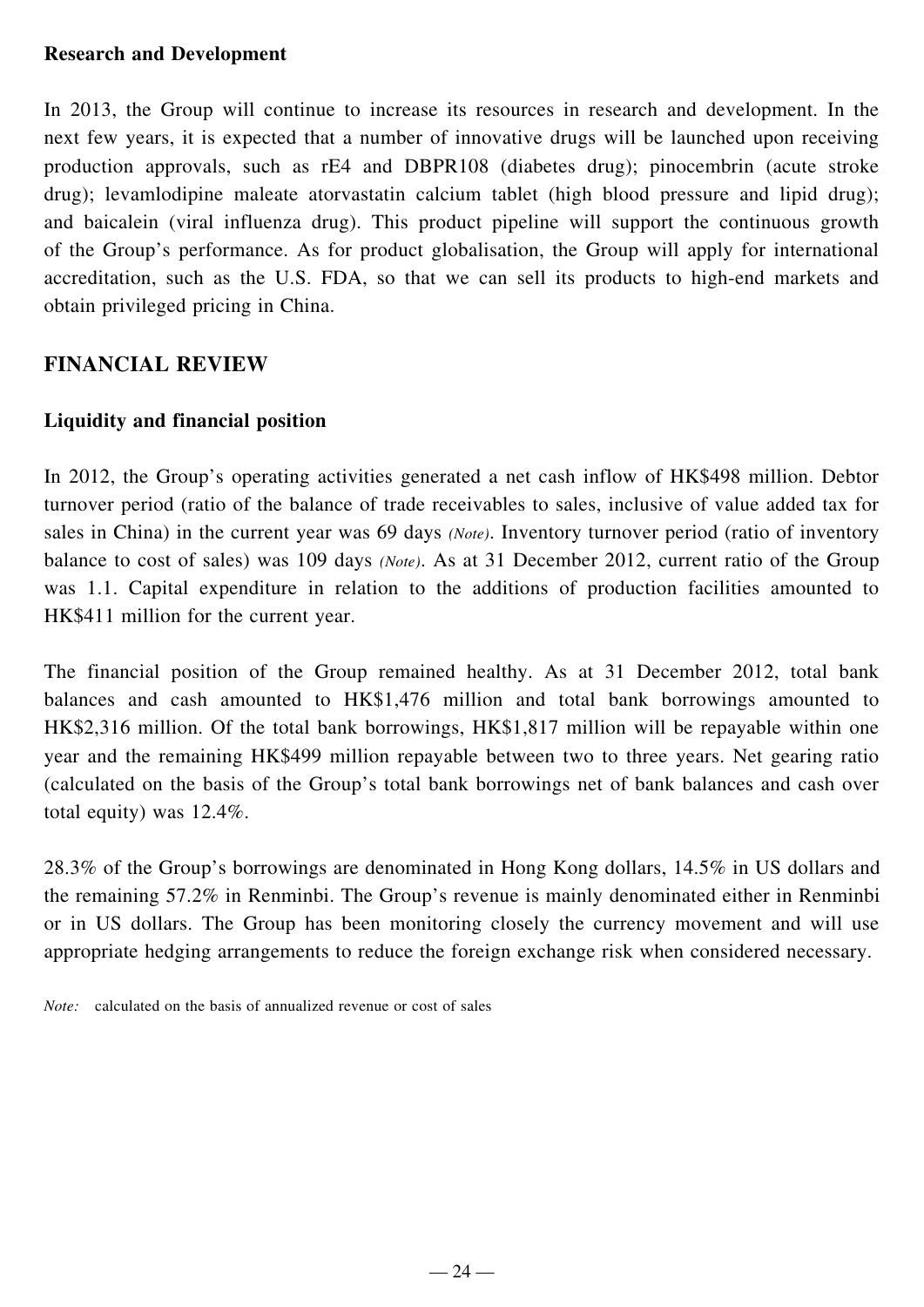### **Contingent liabilities**

The Company and CSPC Weisheng Pharmaceutical (Shijiazhuang) Co. Ltd. ("Weisheng", a wholly owned subsidiary of the Company) are named as, among others, defendants in a number of antitrust complaints filed in the United States. These complaints alleged that certain manufacturers of vitamin C in the PRC have since at least December 2001 conspired to control prices and volumes of exports of vitamin C to the United States of America (the "United States") and elsewhere in the world and that as such have been in violation of the federal and state laws of the United States. The plaintiffs purported to bring these cases on behalf of direct purchasers under the federal antitrust laws of the United States and indirect purchasers under various state antirust, unfair trade and consumer protection statutes. The plaintiffs (purportedly as representatives of classes of similarly situated purchasers) seek damages and other relief.

Jury trial of the direct purchaser action commenced on 25 February 2013. On 12 March 2013, the Company and Weisheng reached a settlement agreement in principle with the plaintiffs in the direct purchaser action. Counsel for the Company and Weisheng and plaintiffs' counsel reported to the Court the principles of the settlement agreement and the Court ordered the settlement be concluded. On 15 March 2013, the Company, Weisheng and plaintiffs executed the settlement agreement (the "Settlement Agreement"). The settlement will resolve all the claims in their entirety and terminate the litigation in the direct purchaser action. The settlement, in the amount of US\$22.5 million, is payable in two installments and subject to approval by the Court. The first US\$20 million will be paid within 40 days after the execution of the Settlement Agreement. The remaining US\$2.5 million will be paid within 365 days after the Court's final approval of the Settlement Agreement. Plaintiffs' attorney fees and settlement administration fees are to be paid out of the settlement fund.

In accordance with the Settlement Agreement, plaintiffs will file a motion for preliminary approval of the settlement before 15 April 2013. The Court will hold a final approval hearing to determine if the settlement is fair, reasonable and adequate.

It should be noted that the above settlement does not apply to the actions brought by the indirect purchasers, where such actions were stayed until final judgment is entered by the Court in the direct purchaser action.

Further information on the antitrust complaints will be set out in 2012 annual report.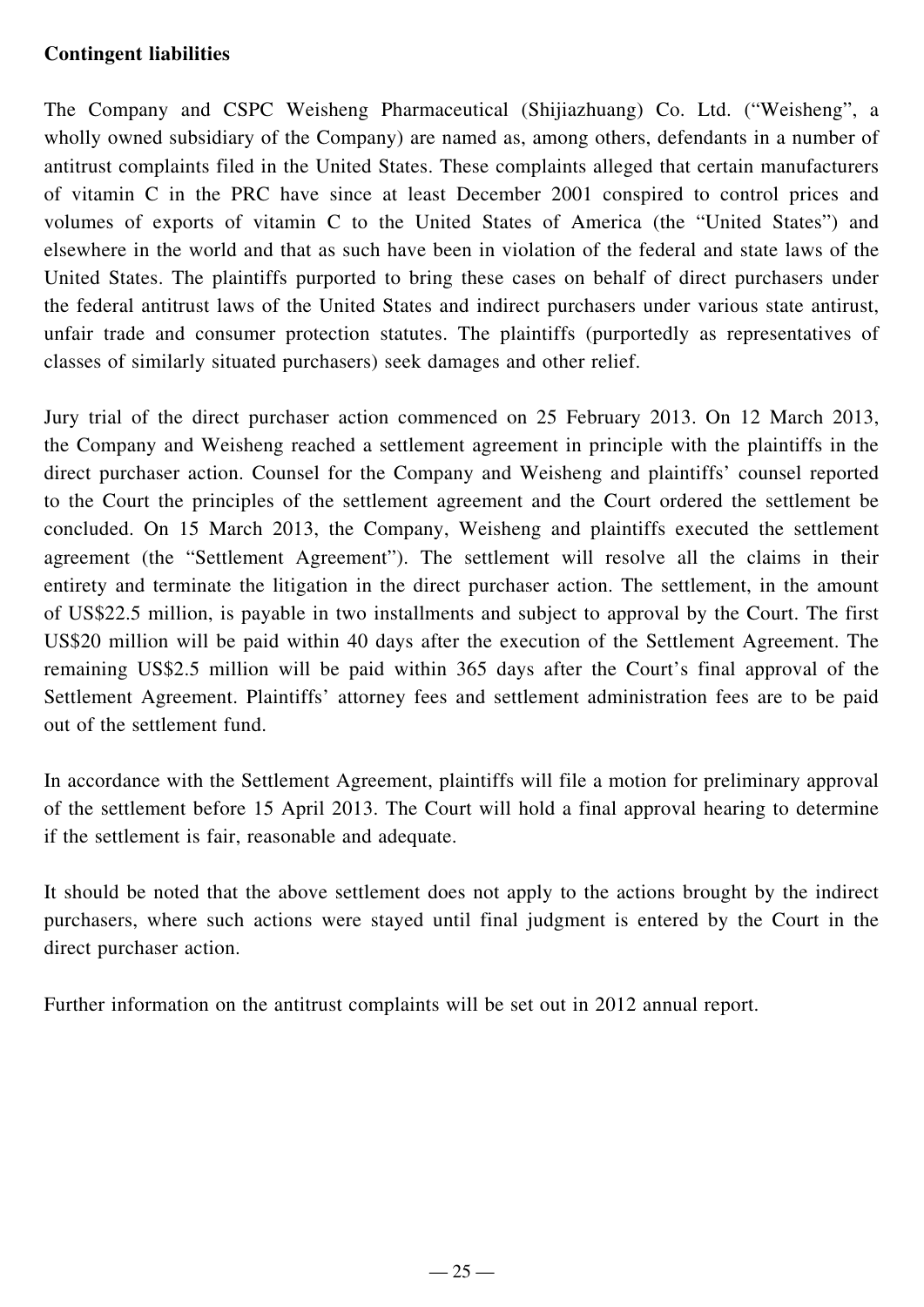### **Employees**

As at 31 December 2012, the Group had about 13,019 employees. The majority of them are employed in mainland China. The Group will continue to offer competitive remuneration packages, discretionary share options and bonuses to staff based on the performance of the Group and the individual employee.

### **2012 Results of the Robust Sun Group**

For the year ended 31 December 2012, the Robust Sun Group recorded a net profit which exceeded HK\$600 million. Therefore, no adjustment to the principal amount of the Tranche I Bonds is required in accordance with the terms of the Convertible Bonds as disclosed in the circular of the Company dated 27 September 2012.

### **CORPORATE GOVERNANCE**

The Company has complied with all the code provisions in the Code on Corporate Governance Practices (effective until 31 March 2012) and the Corporate Governance Code (effective from 1 April 2012) (the "Code") contained in Appendix 14 of the Rules Governing the Listing of Securities on the Stock Exchange (the "Listing Rules") throughout the year ended 31 December 2012 with deviations from code provisions A.2.1 and A.6.7 as set out below.

Code provision A.2.1 of the Code stipulates that the roles of chairman and chief executive officer should be separate and should not be performed by the same individual. Mr. CaiDongchen, the Company's Chairman, has also assumed the role as the chief executive officer of the Company. The Company believes that vesting both roles in Mr. Cai will allow for more effective planning and execution of business strategies. As all major decisions are made in consultation with members of the Board, the Company believes that there is adequate balance of power and authority in place.

Due to personal commitments, Mr. Huo Zhenxing, Mr. Qi Moujia, Mr. Guo Shichang, the independent non-executive directors of the Company, did not attend the annual general meeting of the Company held on 25 May 2012 and the extraordinary general meeting held on 19 October 2012. This constitutes a deviation of the code provision A.6.7 of the Code.